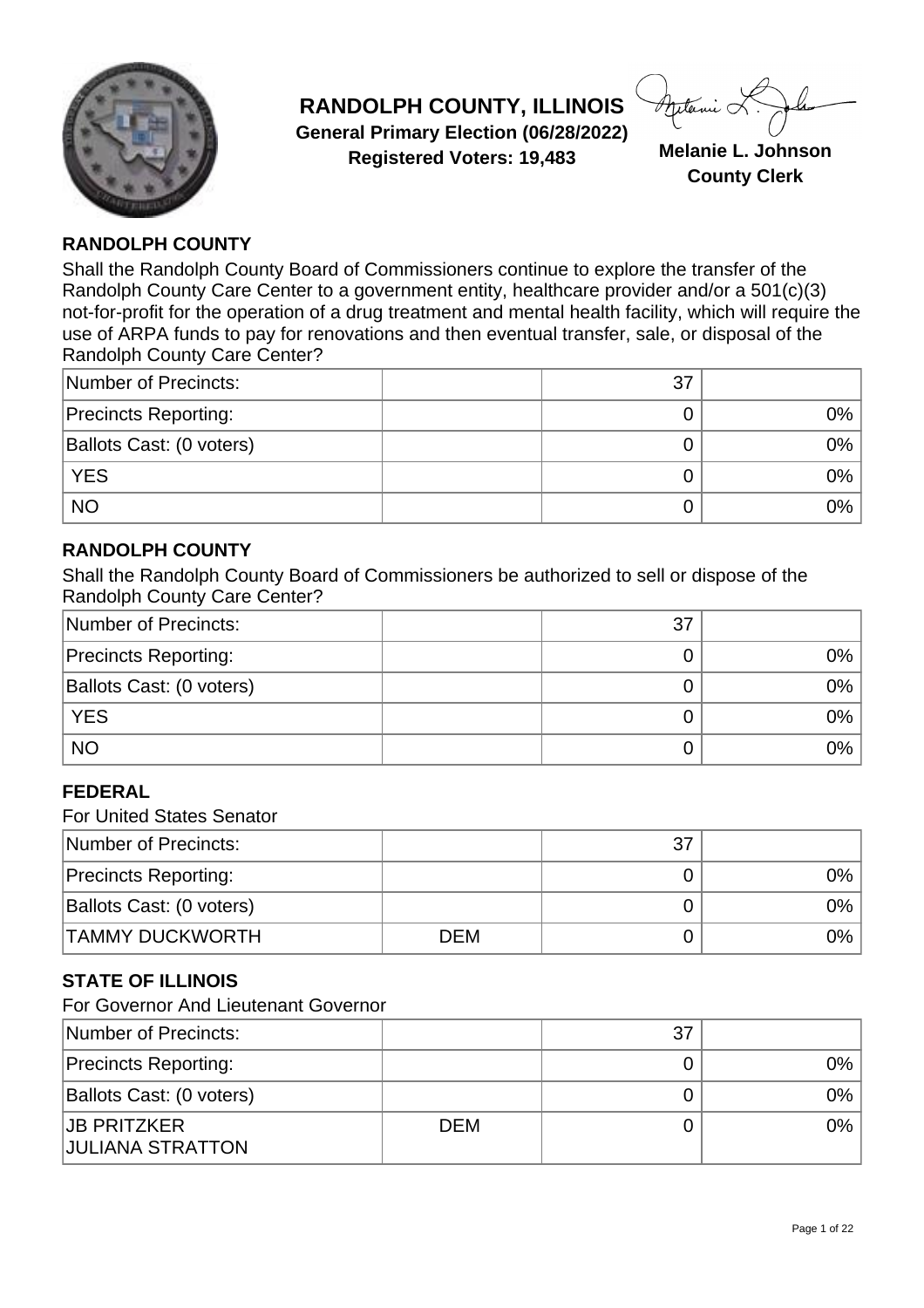| <b>BEVERLY MILES</b> | DEM | ∕סר<br>7٥. |
|----------------------|-----|------------|
| <b>KARLA SHAW</b>    |     |            |

### **STATE OF ILLINOIS**

| For Attorney General        |            |    |       |
|-----------------------------|------------|----|-------|
| Number of Precincts:        |            | 37 |       |
| <b>Precincts Reporting:</b> |            |    | 0%    |
| Ballots Cast: (0 voters)    |            |    | $0\%$ |
| <b>KWAME RAOUL</b>          | <b>DEM</b> |    | $0\%$ |

# **STATE OF ILLINOIS**

| For Secretary Of State      |            |    |    |
|-----------------------------|------------|----|----|
| Number of Precincts:        |            | 37 |    |
| <b>Precincts Reporting:</b> |            | 0  | 0% |
| Ballots Cast: (0 voters)    |            | 0  | 0% |
| <b>ALEXI GIANNOULIAS</b>    | <b>DEM</b> | 0  | 0% |
| <b>DAVID H MOORE</b>        | <b>DEM</b> | O  | 0% |
| <b>ANNA M VALENCIA</b>      | <b>DEM</b> | 0  | 0% |
| <b>SIDNEY MOORE</b>         | <b>DEM</b> |    | 0% |

# **STATE OF ILLINOIS**

| For Comptroller             |            |    |      |
|-----------------------------|------------|----|------|
| Number of Precincts:        |            | 37 |      |
| <b>Precincts Reporting:</b> |            |    | 0% l |
| Ballots Cast: (0 voters)    |            |    | 0%   |
| <b>SUSANA A MENDOZA</b>     | <b>DEM</b> |    | 0%   |

#### **STATE OF ILLINOIS**  $F = T \cdot T$

| For Treasurer               |            |    |    |
|-----------------------------|------------|----|----|
| Number of Precincts:        |            | 37 |    |
| <b>Precincts Reporting:</b> |            |    | 0% |
| Ballots Cast: (0 voters)    |            |    | 0% |
| <b>MICHAEL W FRERICHS</b>   | <b>DEM</b> |    | 0% |

# **12TH CONGRESSIONAL DISTRICT**

For Representative In Congress

| Number of Precincts:        |            | 37 |      |
|-----------------------------|------------|----|------|
| <b>Precincts Reporting:</b> |            |    | 0% l |
| Ballots Cast: (0 voters)    |            |    | 0% l |
| HOMER "CHIP" MARKEL         | <b>DEM</b> |    | 0% l |
| <b>JOSHUA QUALLS</b>        | <b>DEM</b> |    | 0%   |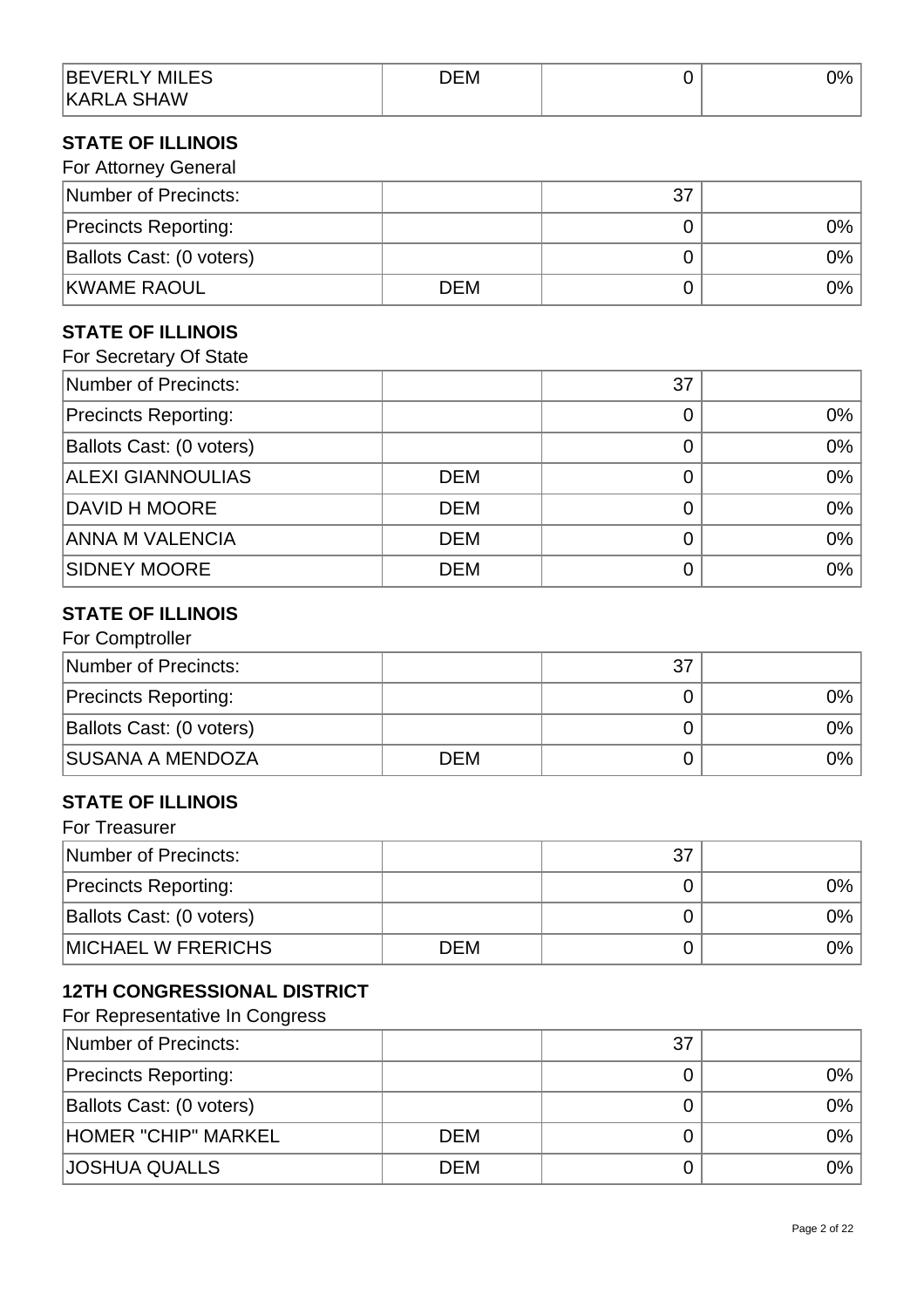# **12TH CONGRESSIONAL DISTRICT**

### FOR STATE CENTRAL COMMITTEEWOMAN

| Number of Precincts:        |     | 37 |      |
|-----------------------------|-----|----|------|
| <b>Precincts Reporting:</b> |     |    | 0% l |
| Ballots Cast: (0 voters)    |     |    | 0% l |
| <b>VIVIAN ROBINSON</b>      | DEM |    | 0%   |

### **12TH CONGRESSIONAL DISTRICT**

FOR CENTRAL STATE COMMITTEEMAN

| Number of Precincts:        |            | 37 |    |
|-----------------------------|------------|----|----|
| <b>Precincts Reporting:</b> |            |    | 0% |
| Ballots Cast: (0 voters)    |            |    | 0% |
| <b>GLENN POSHARD</b>        | <b>DEM</b> |    | 0% |

#### **58TH LEGISLATIVE**  $For$  Ctate  $\Omega$

| For State Senator           |            |    |      |
|-----------------------------|------------|----|------|
| Number of Precincts:        |            | 37 |      |
| <b>Precincts Reporting:</b> |            |    | 0% l |
| Ballots Cast: (0 voters)    |            |    | 0% l |
| <b>NO CANDIDATE</b>         | <b>DEM</b> |    | 0% l |

### **115TH REPRESENTATIVE DISTRICT**

#### For Representative In The General Assembly

| Number of Precincts:        |            | 37 |      |
|-----------------------------|------------|----|------|
| <b>Precincts Reporting:</b> |            |    | 0% l |
| Ballots Cast: (0 voters)    |            |    | 0% l |
| <b>NO CANDIDATE</b>         | <b>DEM</b> |    | 0% l |

### **RANDOLPH COUNTY**

| For County Clerk            |            |    |       |
|-----------------------------|------------|----|-------|
| Number of Precincts:        |            | 37 |       |
| <b>Precincts Reporting:</b> |            |    | 0%    |
| Ballots Cast: (0 voters)    |            |    | $0\%$ |
| <b>NO CANDIDATE</b>         | <b>DEM</b> |    | 0% l  |

### **RANDOLPH COUNTY**

| For County Treasurer        |     |    |    |
|-----------------------------|-----|----|----|
| Number of Precincts:        |     | 37 |    |
| <b>Precincts Reporting:</b> |     |    | 0% |
| Ballots Cast: (0 voters)    |     |    | 0% |
| <b>JUSTIN S. JEFFERS</b>    | DEM |    | 0% |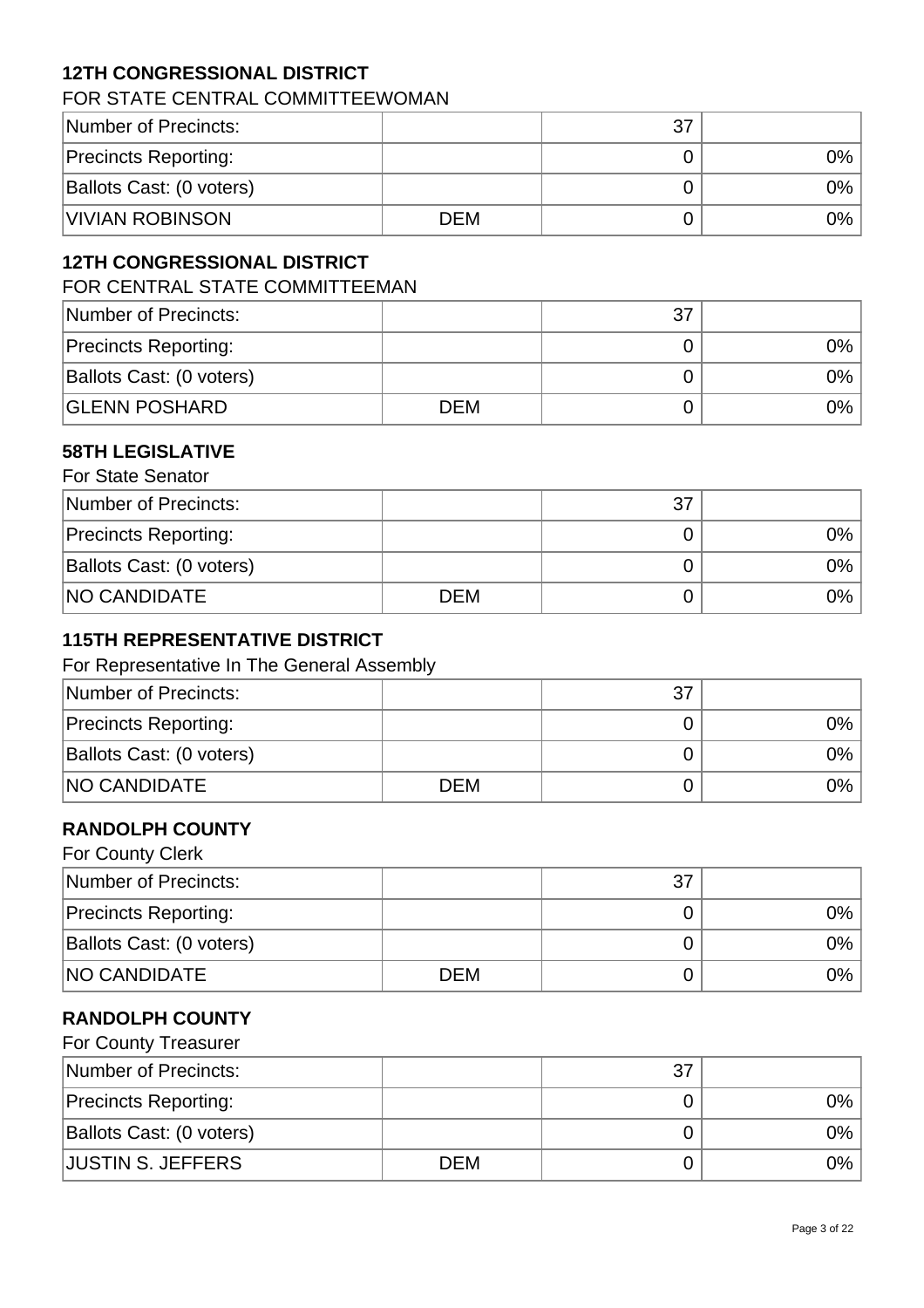# **RANDOLPH COUNTY**

For County Sheriff

| Number of Precincts:        |     | 37 |      |
|-----------------------------|-----|----|------|
| <b>Precincts Reporting:</b> |     |    | 0% l |
| Ballots Cast: (0 voters)    |     |    | 0% l |
| <b>NO CANDIDATE</b>         | DEM |    | 0% l |

# **RANDOLPH COUNTY**

For County Supervisor Of Assessments

| Number of Precincts:        |            | 37 |      |
|-----------------------------|------------|----|------|
| <b>Precincts Reporting:</b> |            |    | 0% l |
| Ballots Cast: (0 voters)    |            |    | 0% l |
| <b>NO CANDIDATE</b>         | <b>DEM</b> |    | 0% l |

# **ESR-30 (AL-JK-PR-PU-UN)**

For Regional Superintendent of Schools

| Number of Precincts:        |            |       |
|-----------------------------|------------|-------|
| <b>Precincts Reporting:</b> |            | 0%    |
| Ballots Cast: (0 voters)    |            | 0%    |
| NANCY M BITNER              | <b>DEM</b> | $0\%$ |
| <b>ANNETTE JAYNES</b>       | <b>DEM</b> | $0\%$ |

# **ESR-45 (MO-RA)**

For Regional Superintendent of Schools

| Number of Precincts:        |            | 37 |      |
|-----------------------------|------------|----|------|
| <b>Precincts Reporting:</b> |            |    | 0%   |
| Ballots Cast: (0 voters)    |            |    | 0% l |
| <b>NO CANDIDATE</b>         | <b>DEM</b> |    | 0%   |

# **RANDOLPH COUNTY**

|  | <b>For County Commissioner</b> |
|--|--------------------------------|
|--|--------------------------------|

| Number of Precincts:        |            | 37 |      |
|-----------------------------|------------|----|------|
| <b>Precincts Reporting:</b> |            |    | 0%   |
| Ballots Cast: (0 voters)    |            |    | 0% l |
| <b>NO CANDIDATE</b>         | <b>DEM</b> |    | 0% l |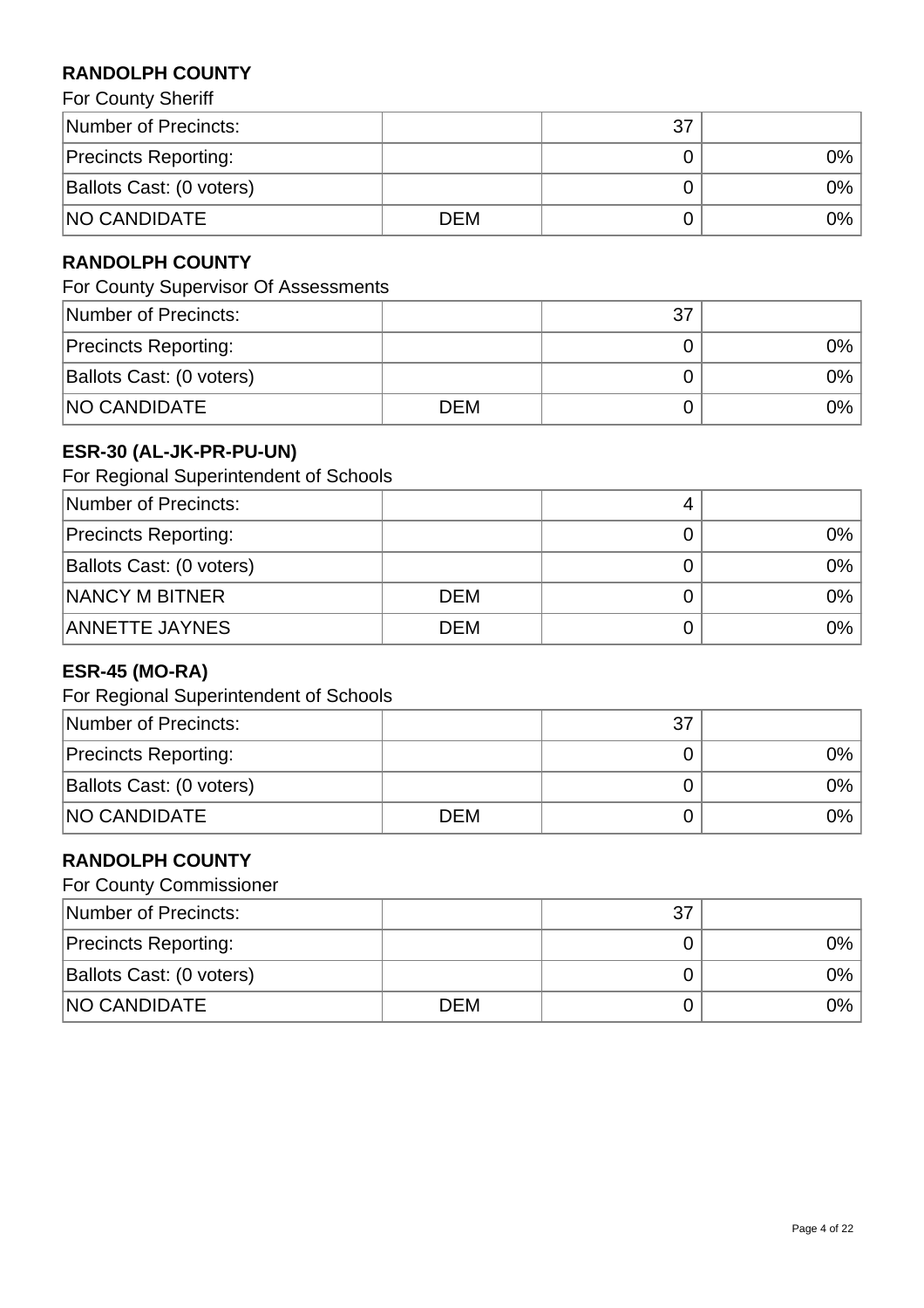# **5TH JUDICAL DISTRICT**

For Judge Of The Appellate Court(To fill the vacancy of the Hon. David K. Overstreet )

| Number of Precincts:        |            | 37 |      |
|-----------------------------|------------|----|------|
| <b>Precincts Reporting:</b> |            |    | 0% l |
| Ballots Cast: (0 voters)    |            |    | 0% l |
| <b>BRIAN ROBERTS</b>        | <b>DEM</b> |    | 0% l |

### **24th Judicial Circuit**

For Judge of the Circuit Court (To fill the vacancy of the Hon. Richard Brown)

| Number of Precincts:        |            | 37 |       |
|-----------------------------|------------|----|-------|
| <b>Precincts Reporting:</b> |            |    | 0%    |
| Ballots Cast: (0 voters)    |            |    | $0\%$ |
| <b>JEREMY R WALKER</b>      | <b>DEM</b> |    | 0%    |

### **BALDWIN**

|  | For Precinct Committeeperson |
|--|------------------------------|
|--|------------------------------|

| Number of Precincts:        |            |       |
|-----------------------------|------------|-------|
| <b>Precincts Reporting:</b> |            | $0\%$ |
| Ballots Cast: (0 voters)    |            | $0\%$ |
| <b>FLOYD JUNGE</b>          | <b>DEM</b> | 0%    |

# **BREMEN**

#### For Precinct Committeeperson

| Number of Precincts:        |            |      |
|-----------------------------|------------|------|
| <b>Precincts Reporting:</b> |            | 0% l |
| Ballots Cast: (0 voters)    |            | 0% l |
| <b>NO CANDIDATE</b>         | <b>DEM</b> | 0%   |

### **CENTRAL**

For Precinct Committeeperson

| Number of Precincts:        |            |      |
|-----------------------------|------------|------|
| <b>Precincts Reporting:</b> |            | 0% l |
| Ballots Cast: (0 voters)    |            | 0% l |
| <b>STEVE JOINER</b>         | <b>DEM</b> | 0% l |

### **CHESTER 1**

| Number of Precincts:        |     |    |
|-----------------------------|-----|----|
| <b>Precincts Reporting:</b> |     | 0% |
| Ballots Cast: (0 voters)    |     | 0% |
| <b>NATHANIEL O. BROWN</b>   | DEM | 0% |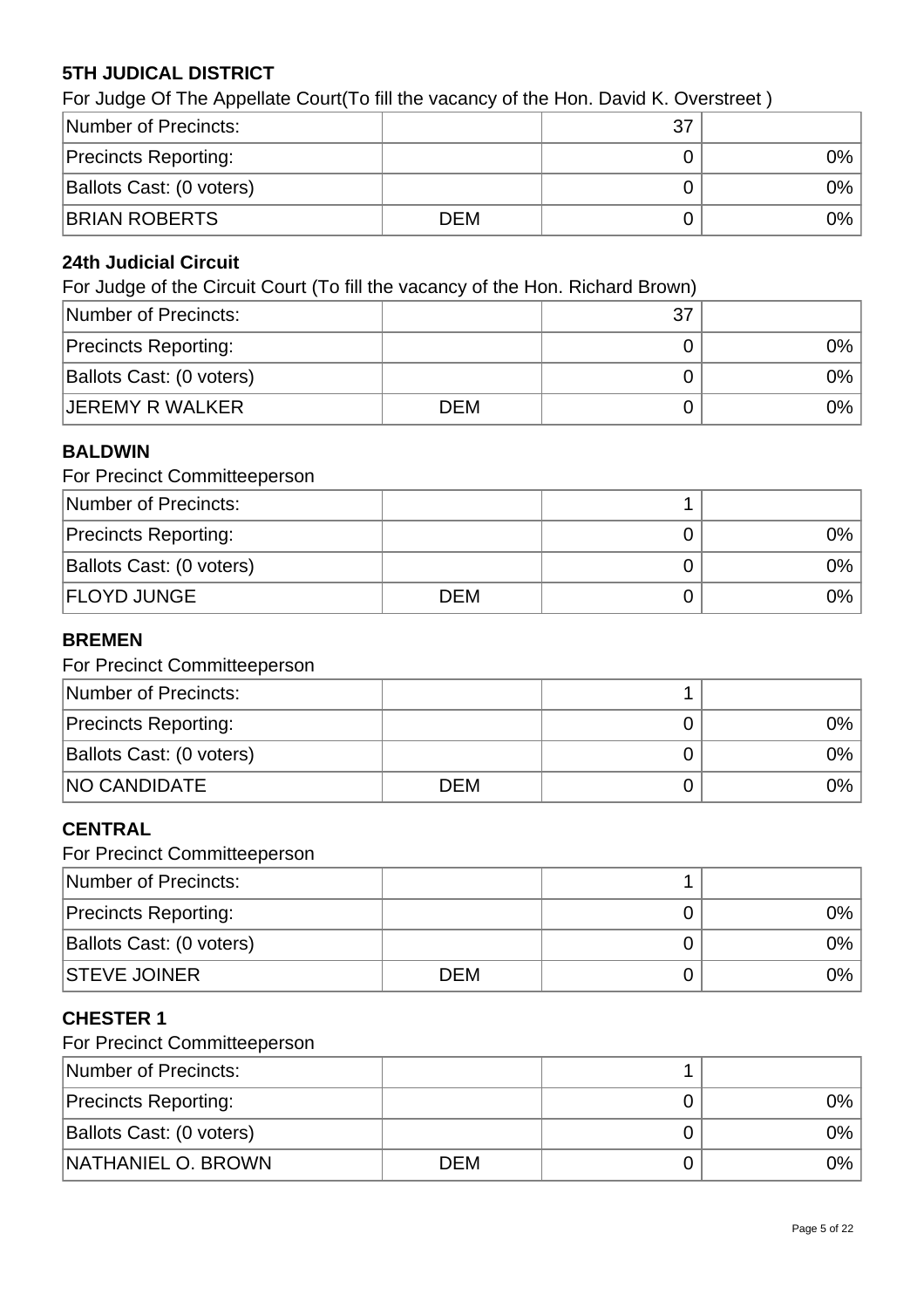# **CHESTER 2**

| For Precinct Committeeperson |
|------------------------------|
|------------------------------|

| Number of Precincts:        |            |    |
|-----------------------------|------------|----|
| <b>Precincts Reporting:</b> |            | 9% |
| Ballots Cast: (0 voters)    |            | 9% |
| <b>CAROLYN S. SCHWENT</b>   | <b>DEM</b> | 9% |

### **CHESTER 3**

# For Precinct Committeeperson

| Number of Precincts:        |            |      |
|-----------------------------|------------|------|
| <b>Precincts Reporting:</b> |            | 0%   |
| Ballots Cast: (0 voters)    |            | 0% l |
| <b>NO CANDIDATE</b>         | <b>DEM</b> | 0%   |

### **CHESTER 4**

| For Precinct Committeeperson |      |       |
|------------------------------|------|-------|
| Number of Precincts:         |      |       |
| <b>Precincts Reporting:</b>  |      | $0\%$ |
| Ballots Cast: (0 voters)     |      | 0%    |
| <b>NO CANDIDATE</b>          | DFM. | $0\%$ |

# **CHESTER 5**

# For Precinct Committeeperson

| Number of Precincts:        |            |      |
|-----------------------------|------------|------|
| <b>Precincts Reporting:</b> |            | 0% l |
| Ballots Cast: (0 voters)    |            | 0% l |
| <b>NO CANDIDATE</b>         | <b>DEM</b> | 0% l |

### **CHESTER 6**

For Precinct Committeeperson

| Number of Precincts:        |            |            |
|-----------------------------|------------|------------|
| <b>Precincts Reporting:</b> |            | $0\%$      |
| Ballots Cast: (0 voters)    |            | 9%         |
| <b>NO CANDIDATE</b>         | <b>DEM</b> | $\gamma\%$ |

# **CHESTER 7**

| Number of Precincts:        |     |      |
|-----------------------------|-----|------|
| <b>Precincts Reporting:</b> |     | 0% l |
| Ballots Cast: (0 voters)    |     | 0%   |
| <b>NO CANDIDATE</b>         | DEM | 0%   |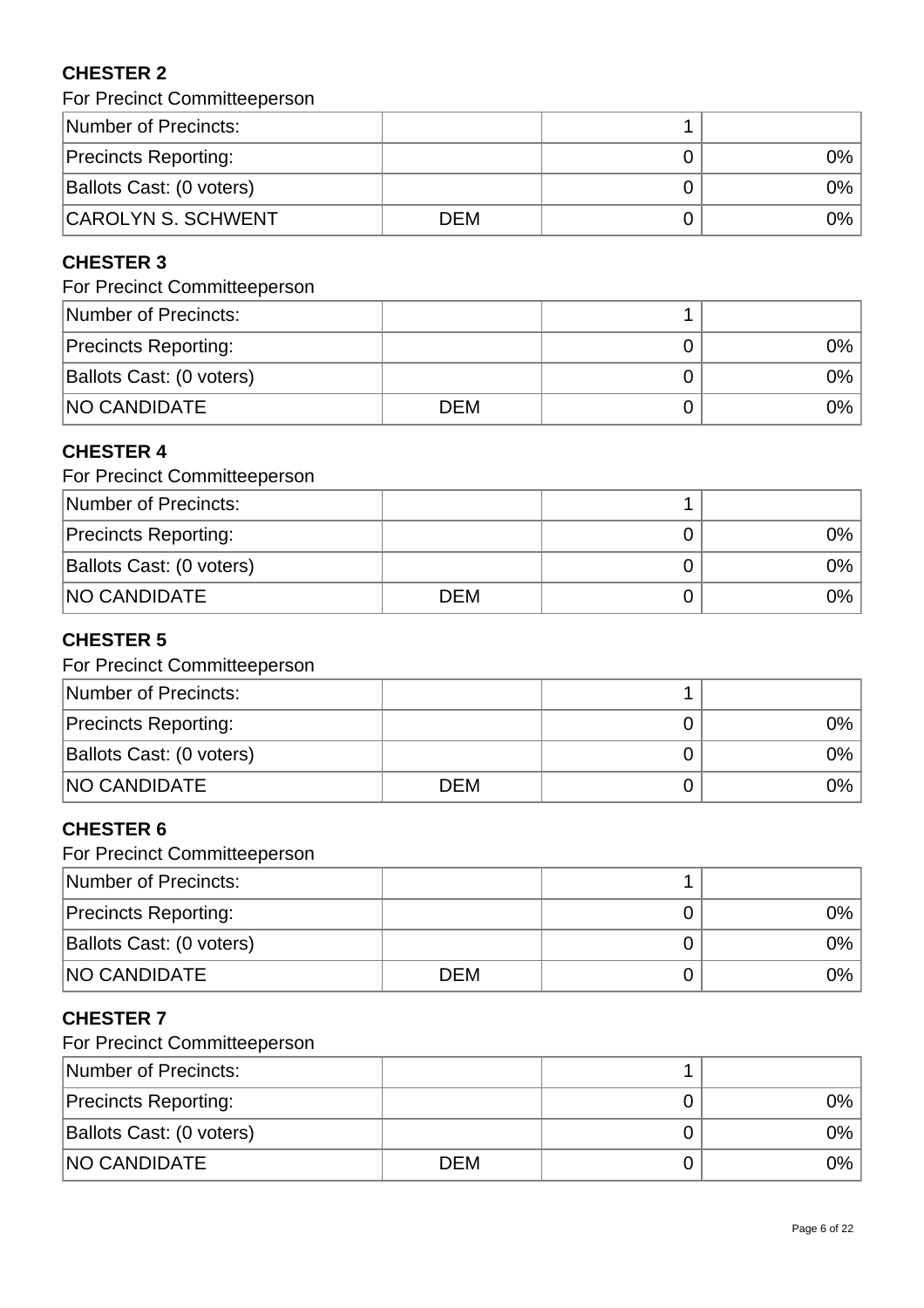# **COULTERVILLE 1**

For Precinct Committeeperson

| Number of Precincts:        |            |      |
|-----------------------------|------------|------|
| <b>Precincts Reporting:</b> |            | 0% l |
| Ballots Cast: (0 voters)    |            | 0% l |
| <b>NO CANDIDATE</b>         | <b>DEM</b> | 0% l |

# **COULTERVILLE 2**

# For Precinct Committeeperson

| Number of Precincts:        |     |      |
|-----------------------------|-----|------|
| <b>Precincts Reporting:</b> |     | 0%   |
| Ballots Cast: (0 voters)    |     | 0% l |
| JASON M. WRIGHT             | DEM | 0% l |

### **ELLIS GROVE**

| For Precinct Committeeperson |  |
|------------------------------|--|
| Number of Drapinston         |  |

| Number of Precincts:        |            |       |
|-----------------------------|------------|-------|
| <b>Precincts Reporting:</b> |            | 9%    |
| Ballots Cast: (0 voters)    |            | $9\%$ |
| <b>NO CANDIDATE</b>         | <b>DEM</b> | 9%    |

# **EVANSVILLE**

### For Precinct Committeeperson

| Number of Precincts:        |            |      |
|-----------------------------|------------|------|
| <b>Precincts Reporting:</b> |            | 0% l |
| Ballots Cast: (0 voters)    |            | 0% l |
| <b>NO CANDIDATE</b>         | <b>DEM</b> | 0% l |

# **KASKASKIA**

For Precinct Committeeperson

| Number of Precincts:        |            |      |
|-----------------------------|------------|------|
| <b>Precincts Reporting:</b> |            | 0%   |
| Ballots Cast: (0 voters)    |            | 0% l |
| <b>NO CANDIDATE</b>         | <b>DEM</b> | 0%   |

# **PALESTINE**

| Number of Precincts:        |     |      |
|-----------------------------|-----|------|
| <b>Precincts Reporting:</b> |     | 0% l |
| Ballots Cast: (0 voters)    |     | 0%   |
| <b>NO CANDIDATE</b>         | DEM | 0%   |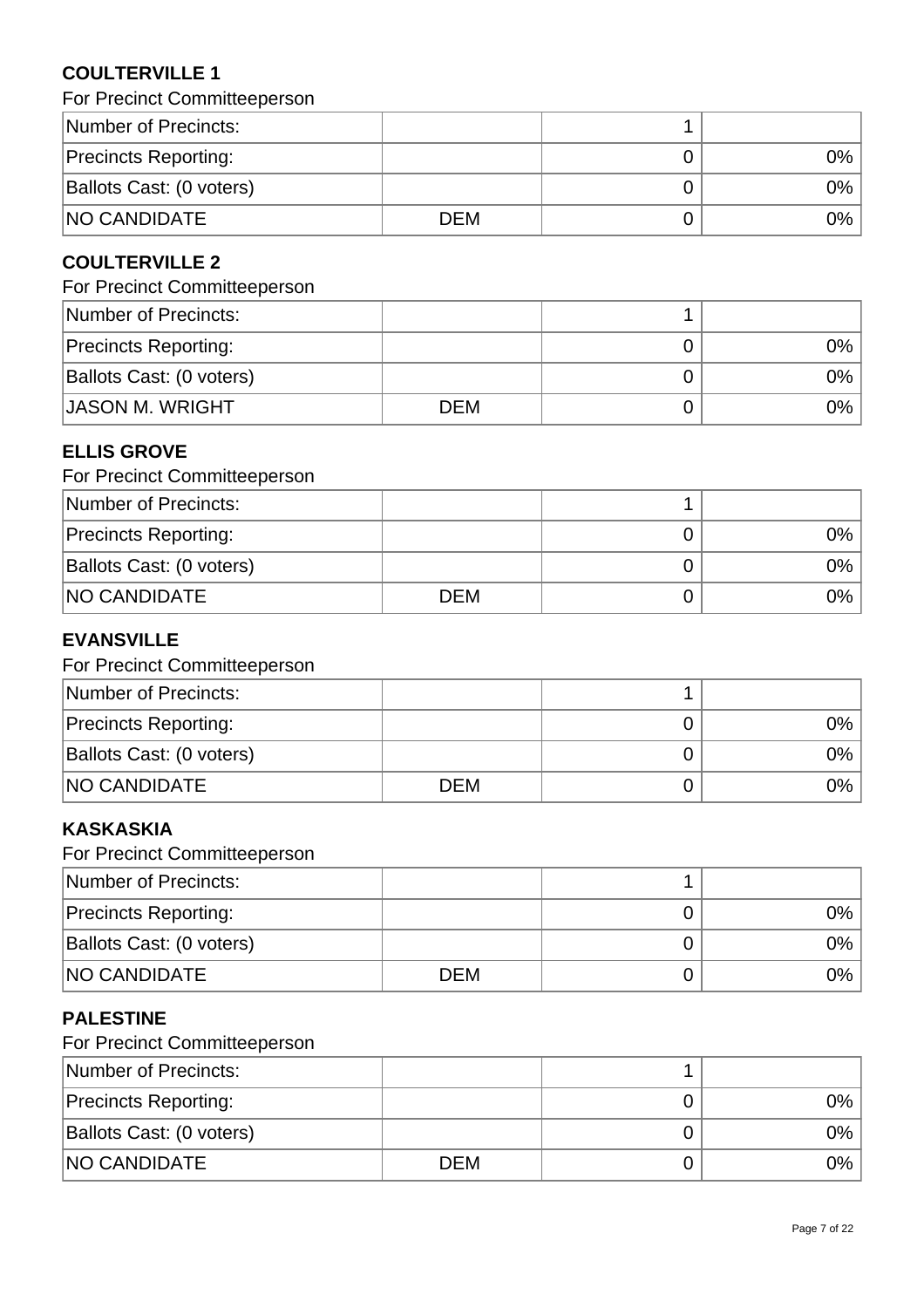# **PERCY**

| For Precinct Committeeperson |  |  |
|------------------------------|--|--|
|------------------------------|--|--|

| Number of Precincts:        |     |            |
|-----------------------------|-----|------------|
| <b>Precincts Reporting:</b> |     | $2\%$      |
| Ballots Cast: (0 voters)    |     | $\gamma\%$ |
| <b>VERNICE MARTHA MYERS</b> | DEM | ገ%         |

# **PRAIRIE DU ROCHER**

# For Precinct Committeeperson

| Number of Precincts:        |            |      |
|-----------------------------|------------|------|
| <b>Precincts Reporting:</b> |            | 0% l |
| Ballots Cast: (0 voters)    |            | 0% l |
| <b>NO CANDIDATE</b>         | <b>DEM</b> | 0% l |

### **RED BUD 1**

| For Precinct Committeeperson |            |  |       |
|------------------------------|------------|--|-------|
| Number of Precincts:         |            |  |       |
| <b>Precincts Reporting:</b>  |            |  | $0\%$ |
| Ballots Cast: (0 voters)     |            |  | ገ%    |
| <b>NO CANDIDATE</b>          | <b>DEM</b> |  | ገ%    |

# **RED BUD 2**

# For Precinct Committeeperson

| Number of Precincts:        |            |      |
|-----------------------------|------------|------|
| <b>Precincts Reporting:</b> |            | 0% l |
| Ballots Cast: (0 voters)    |            | 0% l |
| <b>NO CANDIDATE</b>         | <b>DEM</b> | 0% l |

### **RED BUD 3**

For Precinct Committeeperson

| Number of Precincts:        |            |      |
|-----------------------------|------------|------|
| <b>Precincts Reporting:</b> |            | 0% l |
| Ballots Cast: (0 voters)    |            | 0% l |
| <b>NO CANDIDATE</b>         | <b>DEM</b> | 0% l |

### **RED BUD 4**

| Number of Precincts:        |     |      |
|-----------------------------|-----|------|
| <b>Precincts Reporting:</b> |     | 0% l |
| Ballots Cast: (0 voters)    |     | 0%   |
| <b>NO CANDIDATE</b>         | DEM | 0%   |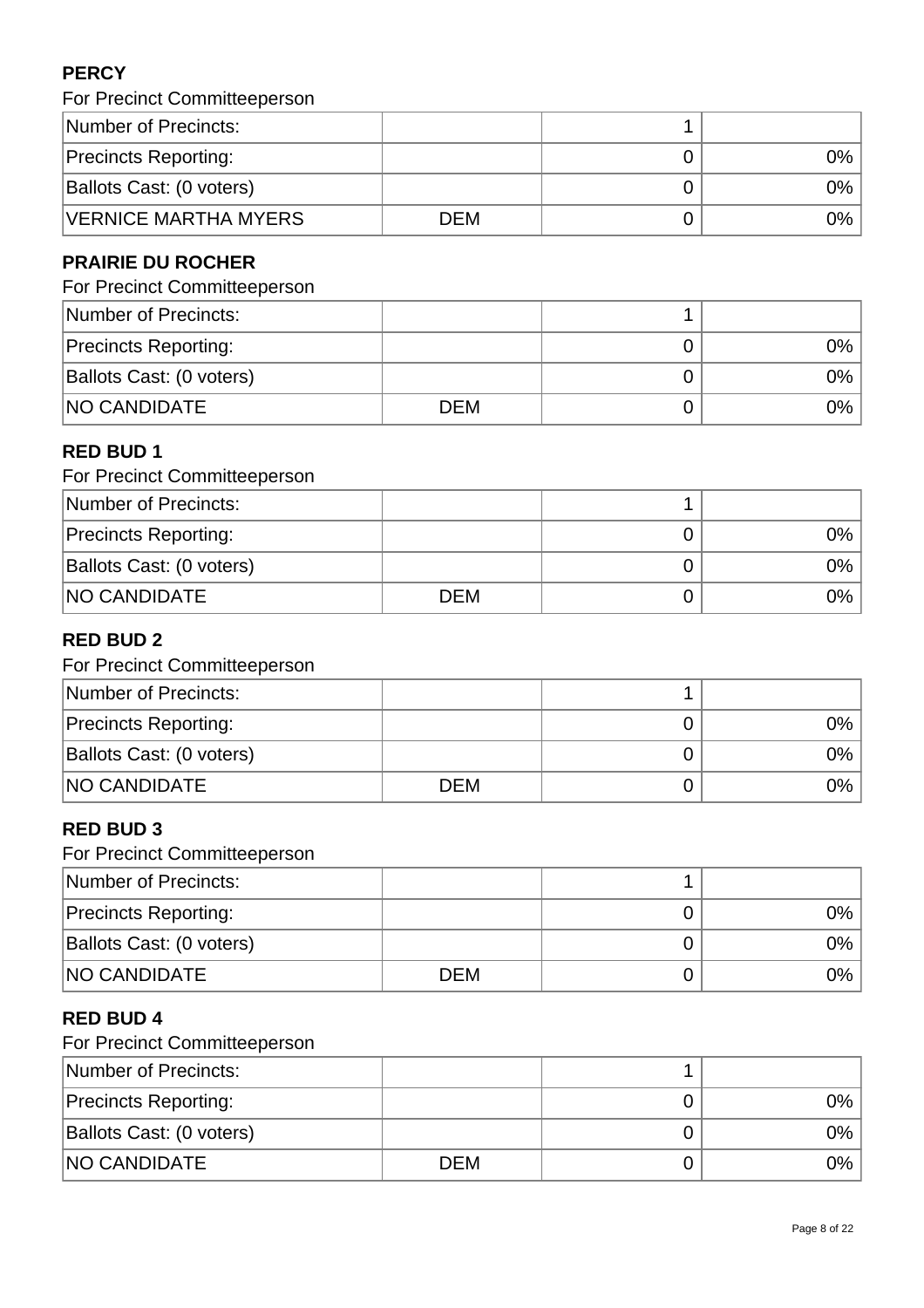# **RED BUD 5**

| Number of Precincts:        |            |       |
|-----------------------------|------------|-------|
| <b>Precincts Reporting:</b> |            | 0%    |
| Ballots Cast: (0 voters)    |            | 0%    |
| <b>NO CANDIDATE</b>         | <b>DEM</b> | $0\%$ |

# **ROCKWOOD**

# For Precinct Committeeperson

| Number of Precincts:        |            |      |
|-----------------------------|------------|------|
| <b>Precincts Reporting:</b> |            | 0% l |
| Ballots Cast: (0 voters)    |            | 0% l |
| <b>KERRY JOHNSON</b>        | <b>DEM</b> | 0% l |

### **RUMA**

| For Precinct Committeeperson |      |  |      |
|------------------------------|------|--|------|
| Number of Precincts:         |      |  |      |
| <b>Precincts Reporting:</b>  |      |  | 0% l |
| Ballots Cast: (0 voters)     |      |  | 0% l |
| <b>NO CANDIDATE</b>          | DFM. |  | 0% l |

# **SPARTA 1**

# For Precinct Committeeperson

| Number of Precincts:        |            |      |
|-----------------------------|------------|------|
| <b>Precincts Reporting:</b> |            | 0% l |
| Ballots Cast: (0 voters)    |            | 0% l |
| <b>NO CANDIDATE</b>         | <b>DEM</b> | 0% l |

### **SPARTA 2**

For Precinct Committeeperson

| Number of Precincts:        |            |      |
|-----------------------------|------------|------|
| <b>Precincts Reporting:</b> |            | 0% l |
| Ballots Cast: (0 voters)    |            | 0% l |
| <b>NO CANDIDATE</b>         | <b>DEM</b> | 0% l |

# **SPARTA 3**

| Number of Precincts:        |            |    |
|-----------------------------|------------|----|
| <b>Precincts Reporting:</b> |            | 0% |
| Ballots Cast: (0 voters)    |            | 0% |
| <b>NO CANDIDATE</b>         | <b>DEM</b> | 0% |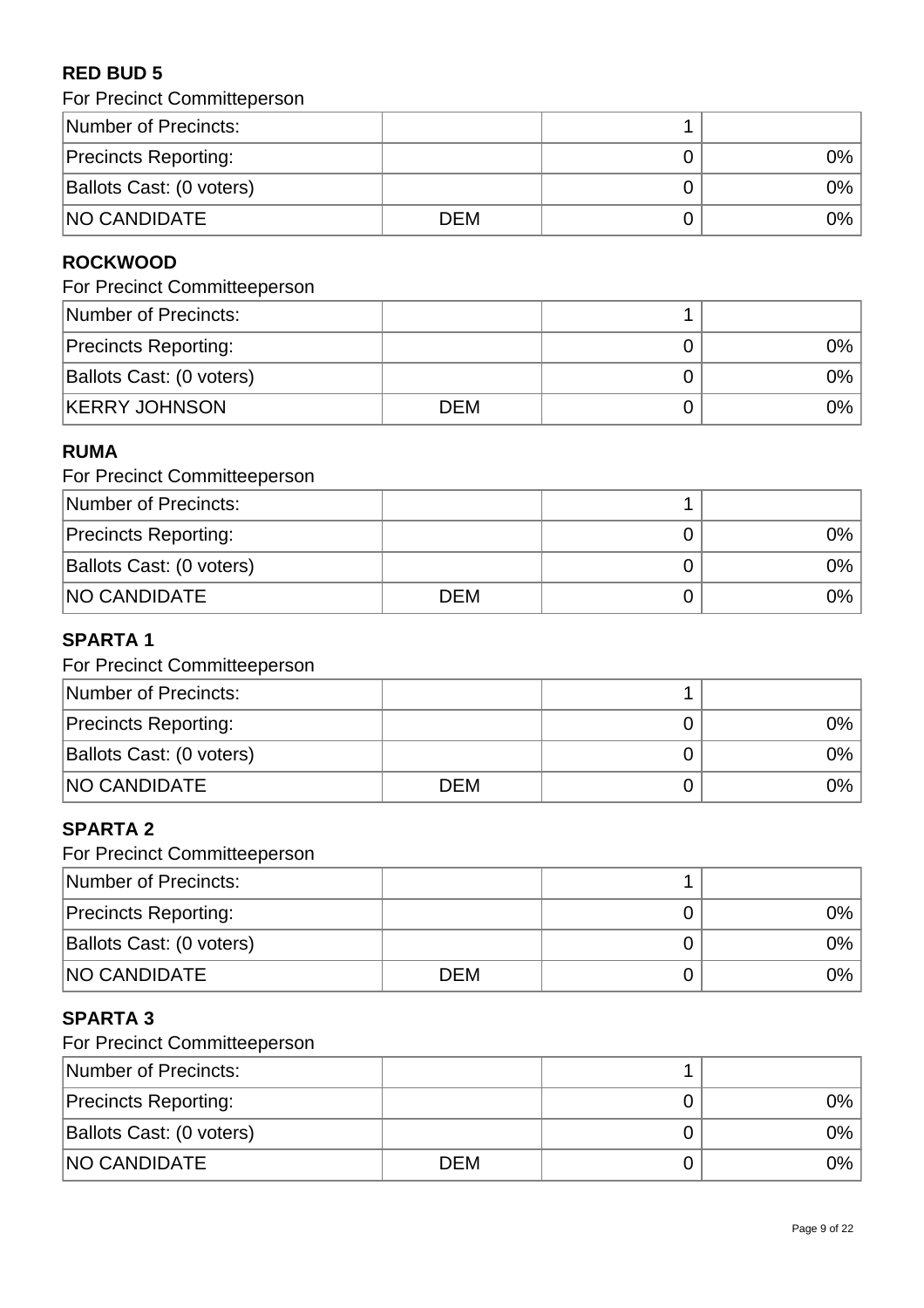# **SPARTA 4**

| For Precinct Committeeperson |  |  |
|------------------------------|--|--|
|------------------------------|--|--|

| Number of Precincts:        |            |       |
|-----------------------------|------------|-------|
| <b>Precincts Reporting:</b> |            | $0\%$ |
| Ballots Cast: (0 voters)    |            | 0%    |
| <b>NO CANDIDATE</b>         | <b>DEM</b> | 0%    |

# **SPARTA 5**

# For Precinct Committeeperson

| Number of Precincts:        |            |      |
|-----------------------------|------------|------|
| <b>Precincts Reporting:</b> |            | 0%   |
| Ballots Cast: (0 voters)    |            | 0% l |
| <b>NO CANDIDATE</b>         | <b>DEM</b> | 0%   |

# **SPARTA 6**

| For Precinct Committeeperson |      |  |    |
|------------------------------|------|--|----|
| Number of Precincts:         |      |  |    |
| <b>Precincts Reporting:</b>  |      |  | 0% |
| Ballots Cast: (0 voters)     |      |  | 0% |
| <b>NO CANDIDATE</b>          | DFM. |  | ገ% |

# **STEELEVILLE 1**

### For Precinct Committeeperson

| Number of Precincts:        |            |       |
|-----------------------------|------------|-------|
| <b>Precincts Reporting:</b> |            | $0\%$ |
| Ballots Cast: (0 voters)    |            | $0\%$ |
| <b>NO CANDIDATE</b>         | <b>DEM</b> | 9%    |

### **STEELEVILLE 2**

For Precinct Committeeperson

| Number of Precincts:        |            |      |
|-----------------------------|------------|------|
| <b>Precincts Reporting:</b> |            | 0% l |
| Ballots Cast: (0 voters)    |            | 0% l |
| <b>JENNIFER BARBOUR</b>     | <b>DEM</b> | 0% l |

# **STEELEVILLE 3**

| Number of Precincts:        |     |    |
|-----------------------------|-----|----|
| <b>Precincts Reporting:</b> |     | 9% |
| Ballots Cast: (0 voters)    |     | 9% |
| CARLOS J. BARBOUR           | DEM | 9% |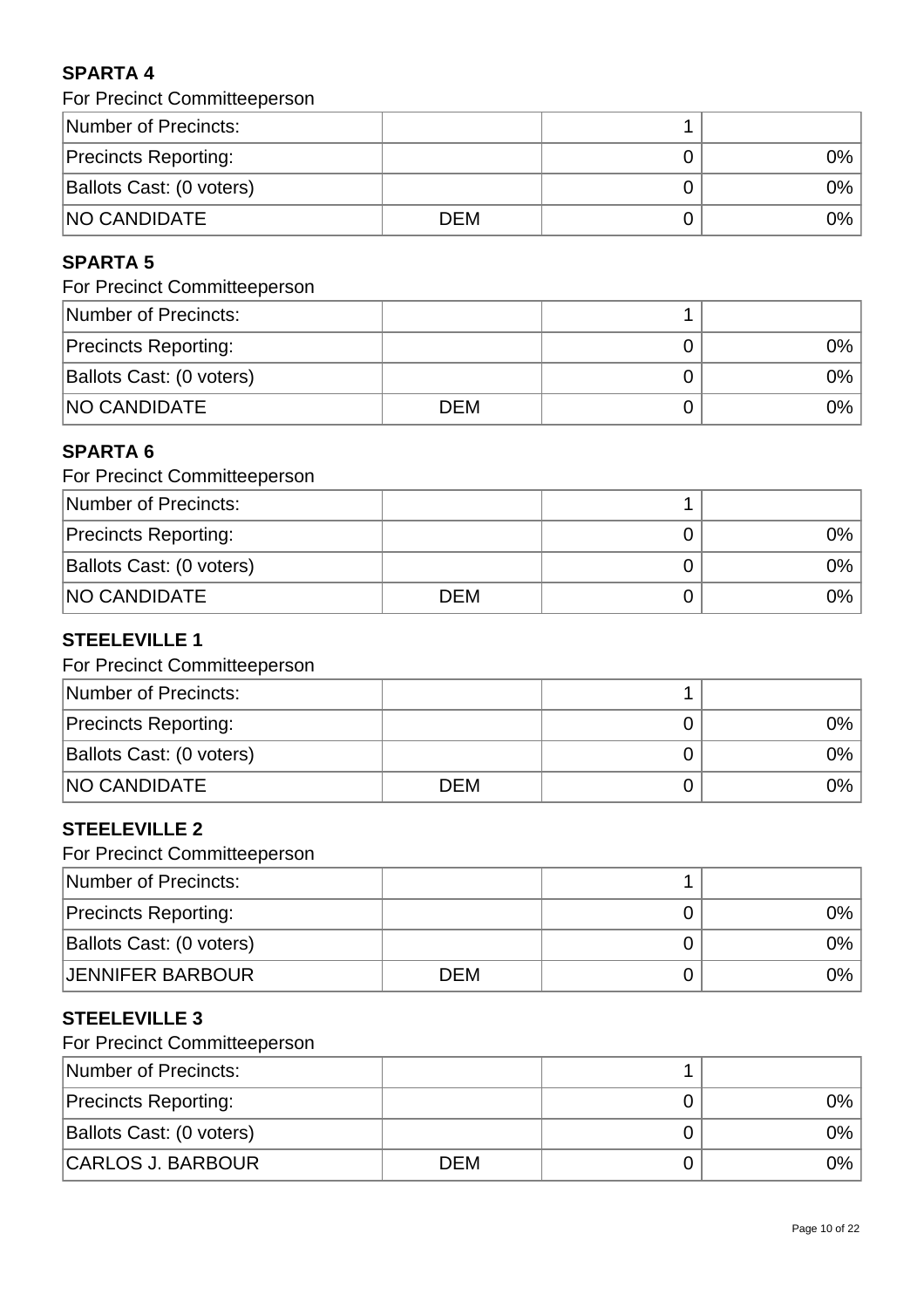# **TILDEN**

| For Precinct Committeeperson |            |  |      |
|------------------------------|------------|--|------|
| Number of Precincts:         |            |  |      |
| <b>Precincts Reporting:</b>  |            |  | 0% l |
| Ballots Cast: (0 voters)     |            |  | 0% l |
| <b>NO CANDIDATE</b>          | <b>DEM</b> |  | 0% l |

# **WALSH**

# For Precinct Committeeperson

| Number of Precincts:        |            |      |
|-----------------------------|------------|------|
| <b>Precincts Reporting:</b> |            | 0% l |
| Ballots Cast: (0 voters)    |            | 0% l |
| <b>JOHN REICHLING</b>       | <b>DEM</b> | 0% l |

### **WINE HILL**

| For Precinct Committeeperson |            |  |       |
|------------------------------|------------|--|-------|
| Number of Precincts:         |            |  |       |
| <b>Precincts Reporting:</b>  |            |  | 0%    |
| Ballots Cast: (0 voters)     |            |  | $0\%$ |
| <b>INO CANDIDATE</b>         | <b>DEM</b> |  | $0\%$ |

# **FEDERAL**

| <b>For United States Senator</b> |            |                |       |
|----------------------------------|------------|----------------|-------|
| Number of Precincts:             |            | 37             |       |
| <b>Precincts Reporting:</b>      |            | $\overline{0}$ | $0\%$ |
| Ballots Cast: (0 voters)         |            | $\overline{0}$ | 0%    |
| <b>CASEY CHLEBEK</b>             | <b>REP</b> | 0              | 0%    |
| <b>PEGGY HUBBARD</b>             | <b>REP</b> | $\overline{0}$ | 0%    |
| <b>ROBERT "BOBBY" PITON</b>      | <b>REP</b> | $\overline{0}$ | 0%    |
| <b>JIMMY LEE TILLMAN II</b>      | <b>REP</b> | $\overline{0}$ | 0%    |
| <b>ANTHONY W WILLIAMS</b>        | <b>REP</b> | $\overline{0}$ | 0%    |
| <b>KATHY SALVI</b>               | <b>REP</b> | $\overline{0}$ | 0%    |
| <b>MATTHEW "MATT" DUBIEL</b>     | <b>REP</b> | $\mathbf 0$    | 0%    |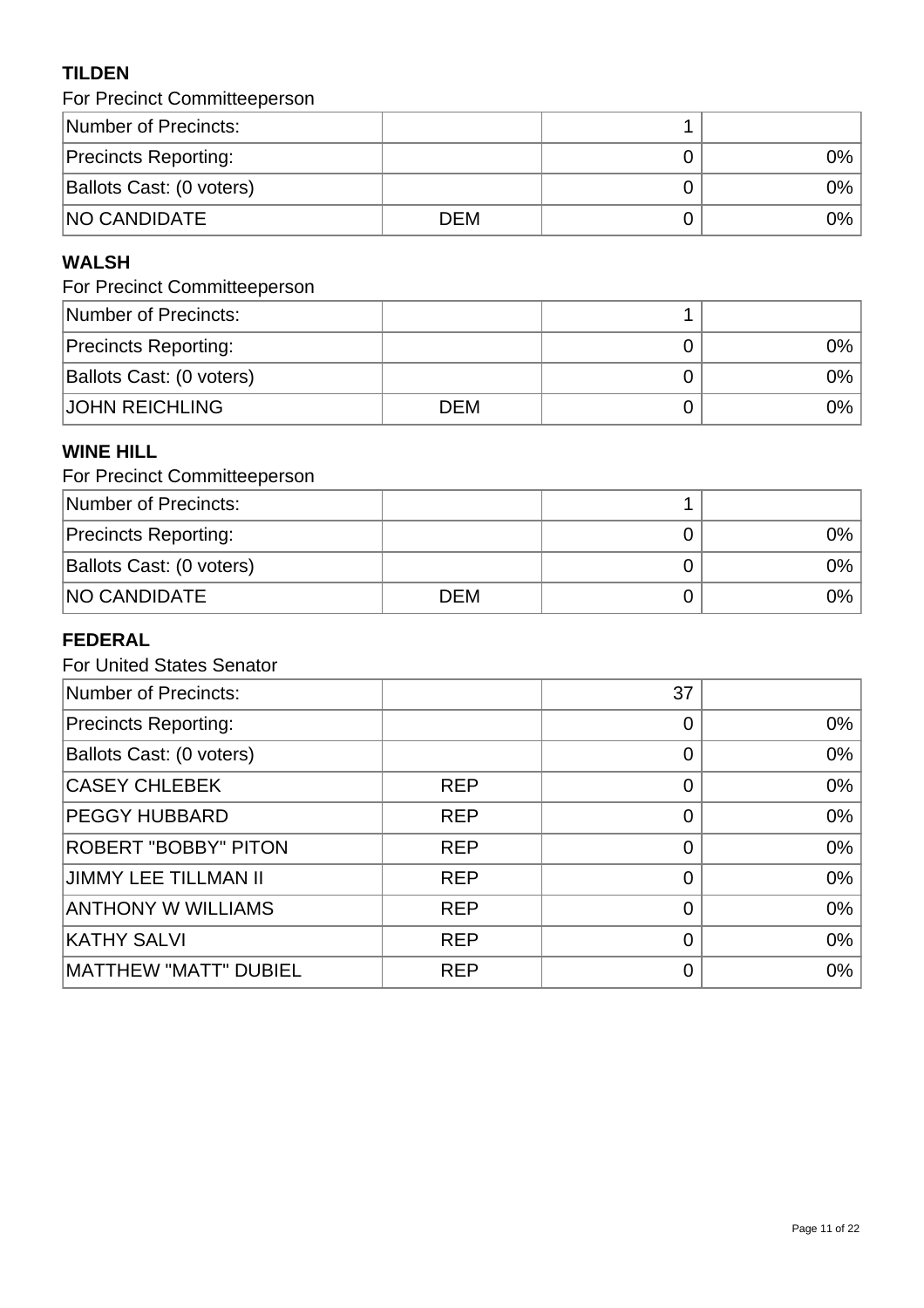# **STATE OF ILLINOIS**

For Governor And Lieutenant Governor

| Number of Precincts:                              |            | 37             |       |
|---------------------------------------------------|------------|----------------|-------|
| Precincts Reporting:                              |            | $\Omega$       | $0\%$ |
| Ballots Cast: (0 voters)                          |            | $\overline{0}$ | $0\%$ |
| <b>DARREN BAILEY STEPHANIE</b><br><b>TRUSSELL</b> | <b>REP</b> | $\overline{0}$ | 0%    |
| <b>PAUL SCHIMPF CAROLYN</b><br><b>SCHOFIELD</b>   | <b>REP</b> | $\overline{0}$ | 0%    |
| <b>RICHARD C IRVIN AVERY</b><br><b>BOURNE</b>     | <b>REP</b> | $\overline{0}$ | 0%    |
| <b>GARY RABINE AARON DEL MAR</b>                  | <b>REP</b> | $\overline{0}$ | 0%    |
| MAX SOLOMON LATASHA H.<br><b>FIELDS</b>           | <b>REP</b> | $\overline{0}$ | 0%    |
| <b>JESSE SULLIVAN KATHLEEN</b><br><b>MURPHY</b>   | <b>REP</b> | $\overline{0}$ | 0%    |
| WRITE-IN                                          | <b>REP</b> | $\overline{0}$ | 0%    |

#### **STATE OF ILLINOIS**  $F_{\alpha}$  Attorney  $G$

| For Attorney General        |            |    |       |
|-----------------------------|------------|----|-------|
| Number of Precincts:        |            | 37 |       |
| <b>Precincts Reporting:</b> |            |    | $0\%$ |
| Ballots Cast: (0 voters)    |            |    | 0%    |
| <b>STEVE KIM</b>            | <b>REP</b> |    | 0%    |
| <b>DAVID SHESTOKAS</b>      | <b>REP</b> |    | 0%    |
| <b>THOMAS G DEVORE</b>      | <b>REP</b> |    | 0%    |

# **STATE OF ILLINOIS**

| For Secretary Of State      |            |    |       |
|-----------------------------|------------|----|-------|
| Number of Precincts:        |            | 37 |       |
| <b>Precincts Reporting:</b> |            |    | $0\%$ |
| Ballots Cast: (0 voters)    |            |    | $0\%$ |
| <b>DAN BRADY</b>            | <b>REP</b> |    | $0\%$ |
| <b>JOHN C MILHISER</b>      | <b>REP</b> |    | $0\%$ |

### **STATE OF ILLINOIS**

| For Comptroller             |            |    |       |
|-----------------------------|------------|----|-------|
| Number of Precincts:        |            | 37 |       |
| <b>Precincts Reporting:</b> |            |    | 0%    |
| Ballots Cast: (0 voters)    |            |    | $0\%$ |
| <b>SHANNON L TERESI</b>     | <b>REP</b> |    | 0%    |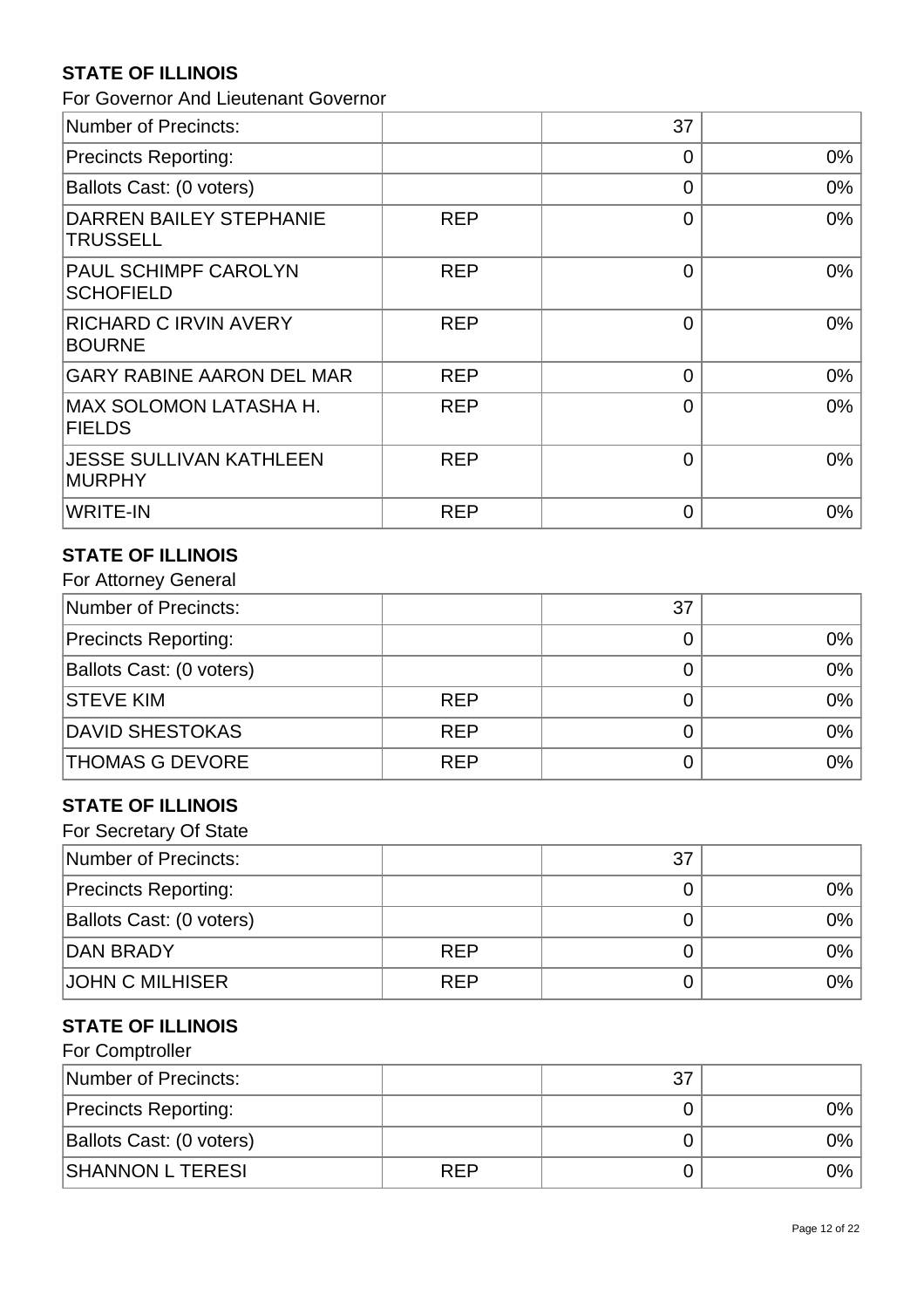# **STATE OF ILLINOIS**

| For Treasurer |  |
|---------------|--|
|               |  |

| Number of Precincts:        |     | 37 |       |
|-----------------------------|-----|----|-------|
| <b>Precincts Reporting:</b> |     |    | $0\%$ |
| Ballots Cast: (0 voters)    |     |    | 9%    |
| <b>TOM DEMMER</b>           | RFP |    | 9%    |

# **12TH CONGRESSIONAL DISTRICT**

For Representative In Congress

| Number of Precincts:        |            | 37 |    |
|-----------------------------|------------|----|----|
| <b>Precincts Reporting:</b> |            |    | 0% |
| Ballots Cast: (0 voters)    |            |    | 0% |
| <b>IMIKE BOST</b>           | <b>RFP</b> |    | 0% |

#### **58TH LEGISLATIVE**  $For$  C<sub>tate</sub>  $S<sub>z</sub>$

| For State Senator           |            |    |    |
|-----------------------------|------------|----|----|
| Number of Precincts:        |            | 37 |    |
| <b>Precincts Reporting:</b> |            |    | ገ% |
| Ballots Cast: (0 voters)    |            |    | 9% |
| <b>TERRI BRYANT</b>         | <b>REP</b> |    | 2% |

### **115TH REPRESENTATIVE DISTRICT**

#### For Representative In The General Assembly

| Number of Precincts:        |            | 37 |      |
|-----------------------------|------------|----|------|
| <b>Precincts Reporting:</b> |            |    | 0% l |
| Ballots Cast: (0 voters)    |            |    | 0% l |
| DAVID FRIESS                | <b>REP</b> |    | 0% l |

### **RANDOLPH COUNTY**

| For County Clerk            |            |    |       |
|-----------------------------|------------|----|-------|
| Number of Precincts:        |            | 37 |       |
| <b>Precincts Reporting:</b> |            |    | 0%    |
| Ballots Cast: (0 voters)    |            |    | $0\%$ |
| MELANIE L. JOHNSON          | <b>RFP</b> |    | $0\%$ |

### **RANDOLPH COUNTY**

| <b>For County Treasurer</b> |            |    |       |
|-----------------------------|------------|----|-------|
| Number of Precincts:        |            | 37 |       |
| <b>Precincts Reporting:</b> |            |    | $0\%$ |
| Ballots Cast: (0 voters)    |            |    | $0\%$ |
| <b>NO CANDIDATE</b>         | <b>REP</b> |    | 0% l  |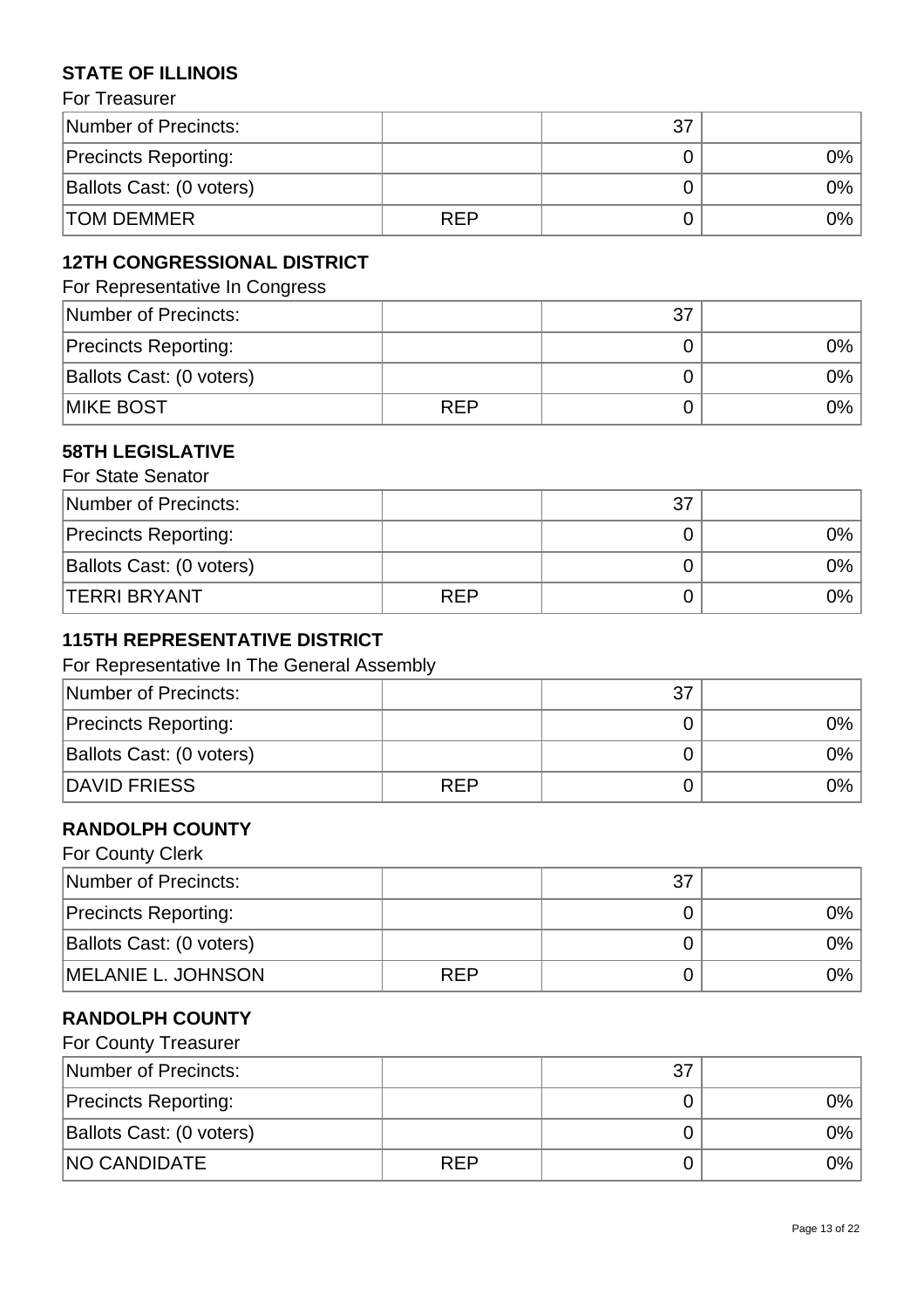# **RANDOLPH COUNTY**

For County Sheriff

| Number of Precincts:        |            | 37 |       |
|-----------------------------|------------|----|-------|
| <b>Precincts Reporting:</b> |            |    | $0\%$ |
| Ballots Cast: (0 voters)    |            |    | $0\%$ |
| <b>WILLIAM GIBSON</b>       | <b>REP</b> |    | $0\%$ |
| JARROD PETERS               | <b>REP</b> |    | 0%    |
| DALE VOLLE                  | <b>REP</b> |    | $0\%$ |

# **RANDOLPH COUNTY**

For County Supervisor Of Assessments

| Number of Precincts:        |            | 37 |       |
|-----------------------------|------------|----|-------|
| <b>Precincts Reporting:</b> |            |    | 0%    |
| Ballots Cast: (0 voters)    |            |    | $0\%$ |
| <b>CHRIS W KOESTER</b>      | <b>REP</b> |    | $0\%$ |

# **ESR-30 (AL-JK-PR-PU-UN)**

For Regional Superintendent of Schools

| Number of Precincts:        |            |    |
|-----------------------------|------------|----|
| <b>Precincts Reporting:</b> |            | 9% |
| Ballots Cast: (0 voters)    |            | 9% |
| <b>MATTHEW HICKAM</b>       | <b>REP</b> | ገ% |

# **ESR-45 (MO-RA)**

For Regional Superintendent of Schools

| Number of Precincts:        |            | 37 |       |
|-----------------------------|------------|----|-------|
| <b>Precincts Reporting:</b> |            |    | $0\%$ |
| Ballots Cast: (0 voters)    |            |    | 0%    |
| <b>KELTON DAVIS</b>         | <b>REP</b> |    | $0\%$ |

## **RANDOLPH COUNTY**

|  | <b>For County Commissioner</b> |
|--|--------------------------------|
|--|--------------------------------|

| Number of Precincts:        |            | 37 |              |
|-----------------------------|------------|----|--------------|
| <b>Precincts Reporting:</b> |            |    | 9%           |
| Ballots Cast: (0 voters)    |            |    | $\gamma\%$ . |
| DAVID M HOLDER              | <b>REP</b> |    | 9%           |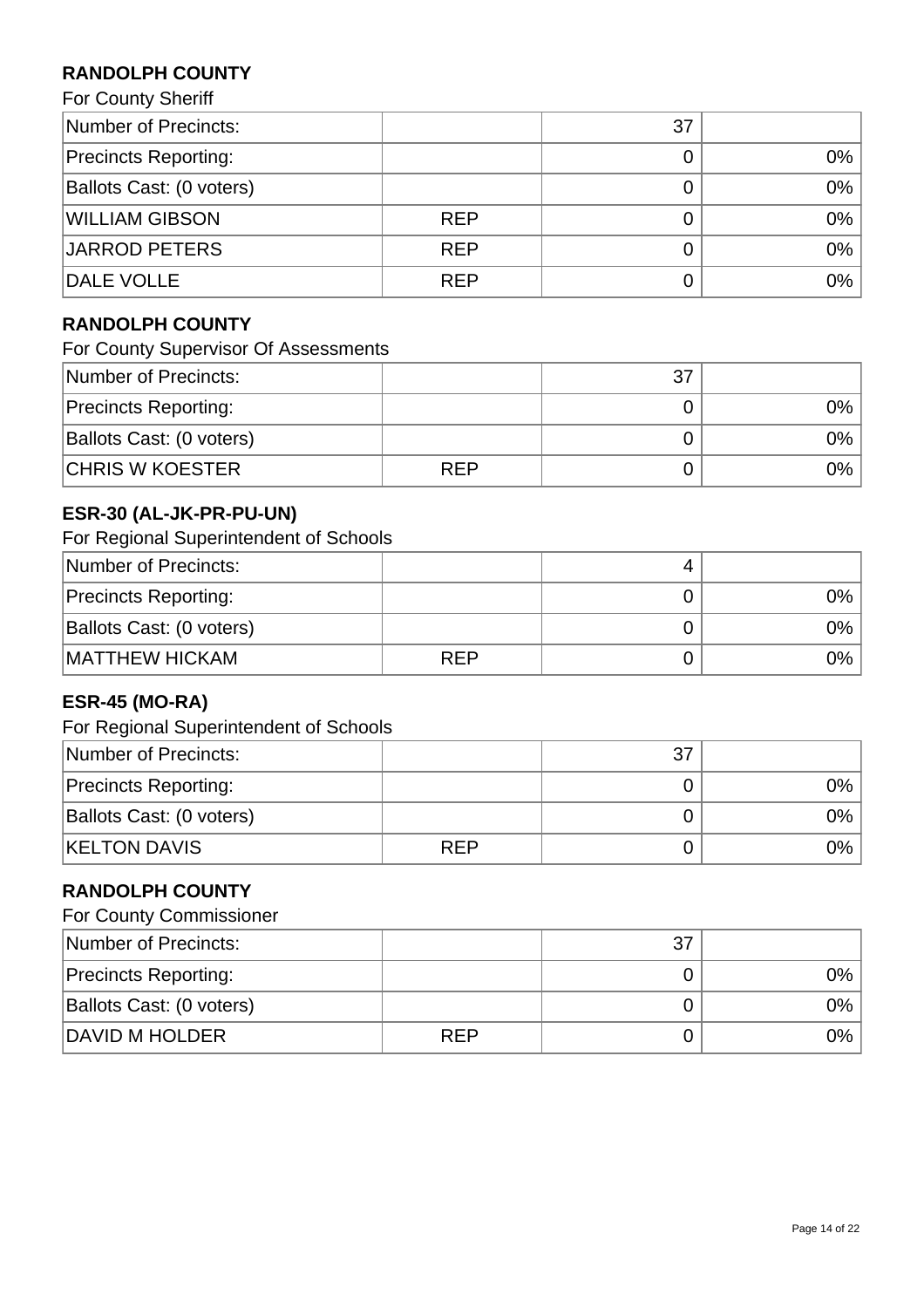# **5TH JUDICAL DISTRICT**

For Judge Of The Appellate Court(To fill the vacancy of the Hon. David K. Overstreet)

| Number of Precincts:        |            | 37 |       |
|-----------------------------|------------|----|-------|
| <b>Precincts Reporting:</b> |            |    | 0%    |
| Ballots Cast: (0 voters)    |            |    | $0\%$ |
| <b>MIKE MCHANEY</b>         | <b>REP</b> |    | $0\%$ |
| <b>BARRY L VAUGHAN</b>      | <b>REP</b> |    | 0%    |

### **24th Judicial Circuit**

For Judge of the Circuit Court (To fill the vacancy of the Hon. Brown)

| Number of Precincts:        |            | 37 |    |
|-----------------------------|------------|----|----|
| <b>Precincts Reporting:</b> |            |    | 0% |
| Ballots Cast: (0 voters)    |            |    | 0% |
| <b>NO CANDIDATE</b>         | <b>RFP</b> |    | 0% |

### **BALDWIN**

### For Precinct Committeeperson

| Number of Precincts:        |            |      |
|-----------------------------|------------|------|
| <b>Precincts Reporting:</b> |            | 0% l |
| Ballots Cast: (0 voters)    |            | 0% l |
| <b>CAROLYN J HOLDER</b>     | <b>RFP</b> | 0% l |

### **BREMEN**

### For Precinct Committeeperson

| Number of Precincts:        |            |      |
|-----------------------------|------------|------|
| <b>Precincts Reporting:</b> |            | 0%   |
| Ballots Cast: (0 voters)    |            | 0% l |
| <b>NO CANDIDATE</b>         | <b>REP</b> | 0% l |

### **CENTRAL**

| Number of Precincts:        |            |      |
|-----------------------------|------------|------|
| <b>Precincts Reporting:</b> |            | 0% l |
| Ballots Cast: (0 voters)    |            | 0% l |
| JAMES M. WESBECHER          | <b>RFP</b> | 0% l |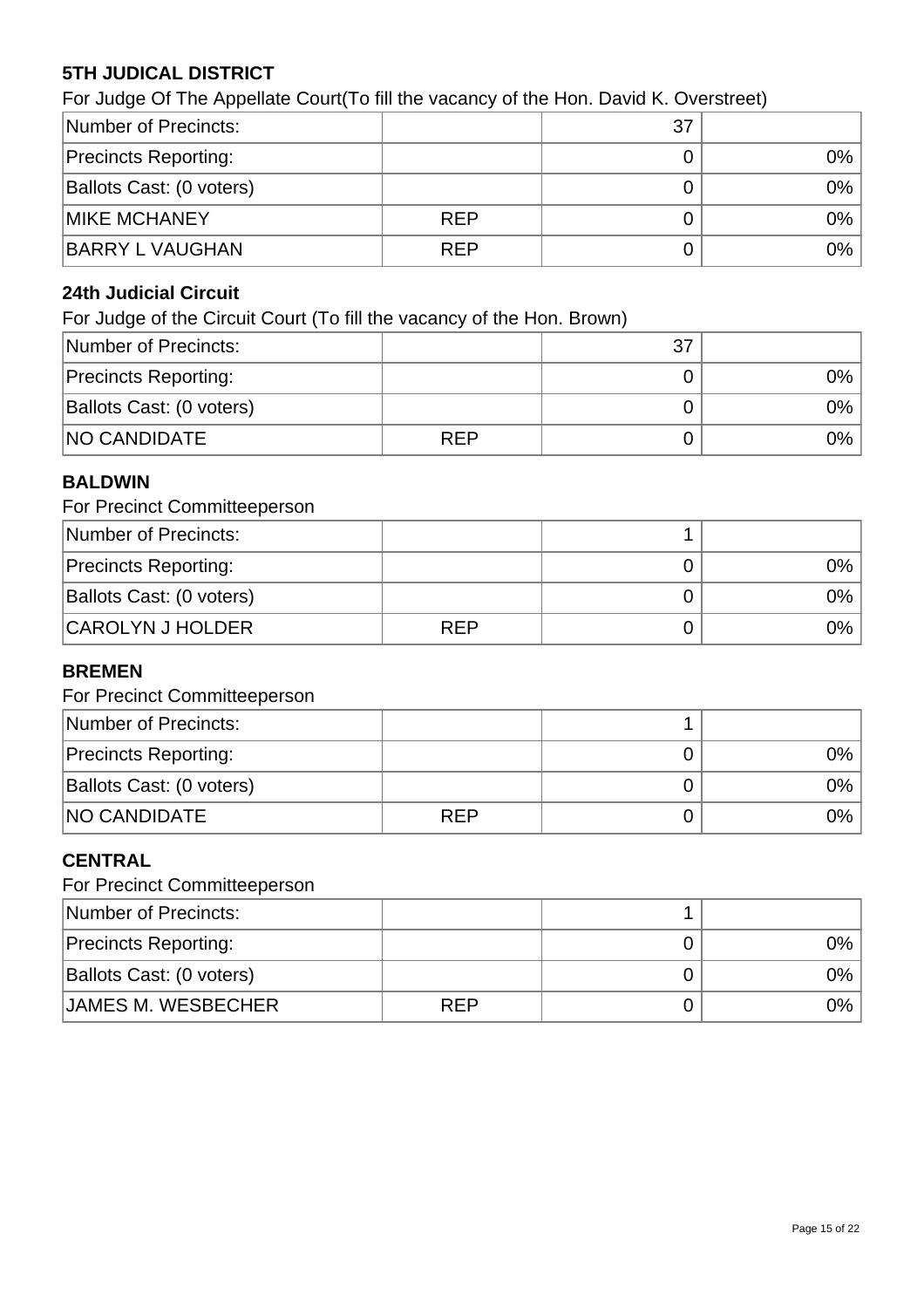# **CHESTER 1**

For Precinct Committeeperson

| Number of Precincts:        |            |      |
|-----------------------------|------------|------|
| <b>Precincts Reporting:</b> |            | 0% l |
| Ballots Cast: (0 voters)    |            | 0% l |
| <b>KENNETH DILLMAN</b>      | <b>REP</b> | 0%   |
| CHRISTOPHER P. KOENEMAN     | <b>REP</b> | 0% l |

# **CHESTER 2**

# For Precinct Committeeperson

| Number of Precincts:        |            |      |
|-----------------------------|------------|------|
| <b>Precincts Reporting:</b> |            | 0% l |
| Ballots Cast: (0 voters)    |            | 0% l |
| <b>NO CANDIDATE</b>         | <b>REP</b> | 0% l |

# **CHESTER 3**

### For Precinct Committeeperson

| Number of Precincts:        |            |       |
|-----------------------------|------------|-------|
| <b>Precincts Reporting:</b> |            | $0\%$ |
| Ballots Cast: (0 voters)    |            | $0\%$ |
| <b>DAWN TURNER</b>          | <b>RFP</b> | $0\%$ |

# **CHESTER 4**

### For Precinct Committeeperson

| Number of Precincts:        |            |      |
|-----------------------------|------------|------|
| <b>Precincts Reporting:</b> |            | 0%   |
| Ballots Cast: (0 voters)    |            | 0%   |
| LARRY D. GROSS              | <b>REP</b> | 0% l |

# **CHESTER 5**

| Number of Precincts:        |            |       |
|-----------------------------|------------|-------|
| <b>Precincts Reporting:</b> |            | $0\%$ |
| Ballots Cast: (0 voters)    |            | 9%    |
| <b>NO CANDIDATE</b>         | <b>REP</b> | ገ%    |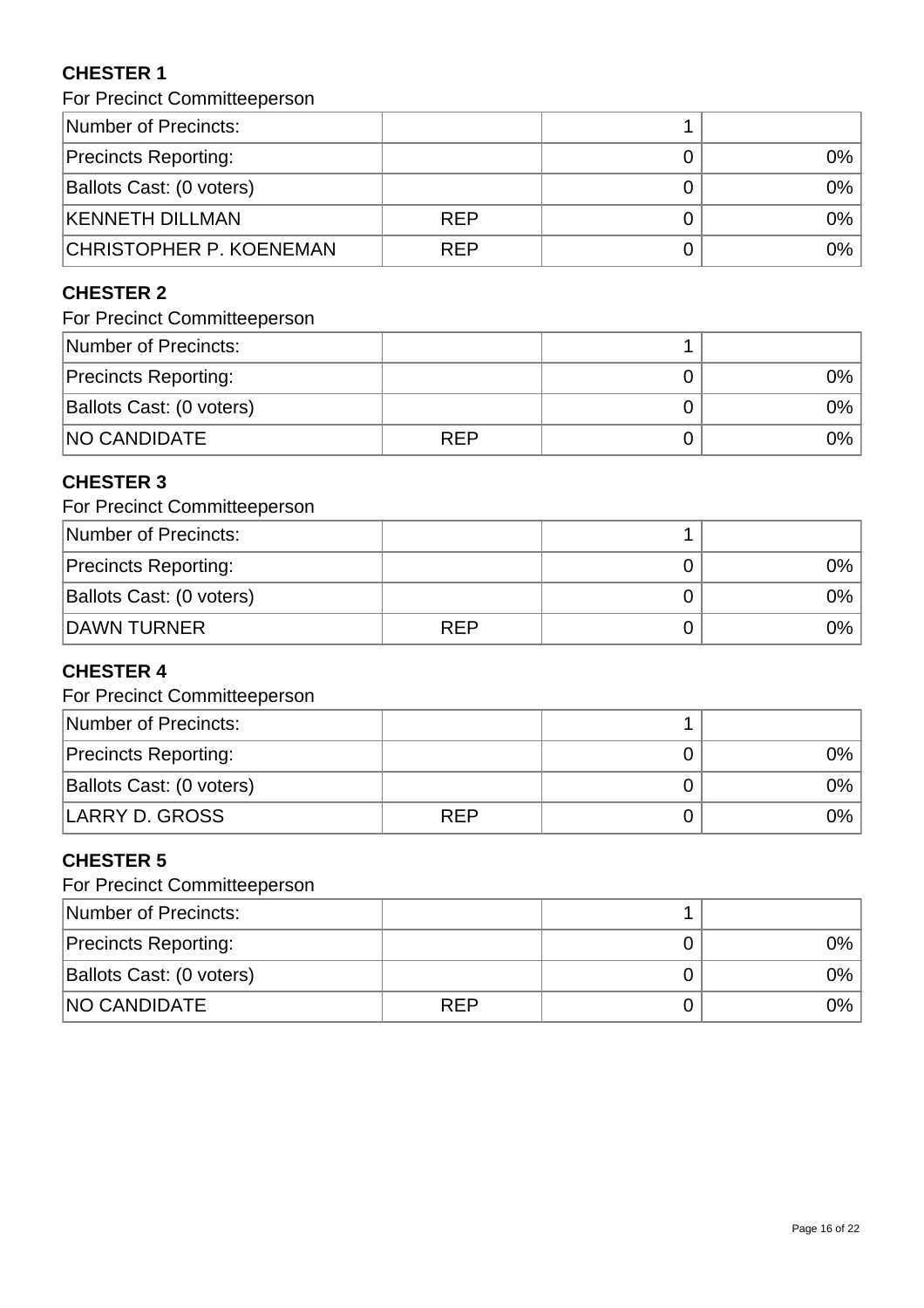# **CHESTER 6**

For Precinct Committeeperson

| Number of Precincts:        |            |      |
|-----------------------------|------------|------|
| <b>Precincts Reporting:</b> |            | 0%   |
| Ballots Cast: (0 voters)    |            | 0%   |
| <b>WANDA L. DETHROW</b>     | <b>REP</b> | 0%   |
| <b>TERRY L. HARDY</b>       | <b>REP</b> | 0% l |

# **CHESTER 7**

# For Precinct Committeeperson

| Number of Precincts:        |            |      |
|-----------------------------|------------|------|
| <b>Precincts Reporting:</b> |            | 0% l |
| Ballots Cast: (0 voters)    |            | 0% l |
| <b>NO CANDIDATE</b>         | <b>REP</b> | 0% l |

### **COULTERVILLE 1**

### For Precinct Committeeperson

| Number of Precincts:        |            |    |
|-----------------------------|------------|----|
| <b>Precincts Reporting:</b> |            | ገ% |
| Ballots Cast: (0 voters)    |            | ን% |
| <b>NO CANDIDATE</b>         | <b>RFP</b> | ን% |

# **COULTERVILLE 2**

### For Precinct Committeeperson

| Number of Precincts:        |            |      |
|-----------------------------|------------|------|
| <b>Precincts Reporting:</b> |            | 0%   |
| Ballots Cast: (0 voters)    |            | 0% l |
| <b>NO CANDIDATE</b>         | <b>REP</b> | 0%   |

# **ELLIS GROVE**

| Number of Precincts:        |            |              |
|-----------------------------|------------|--------------|
| <b>Precincts Reporting:</b> |            | 9%           |
| Ballots Cast: (0 voters)    |            | $\gamma\%$ . |
| <b>RICK L. HALL</b>         | <b>REP</b> | $9\%$        |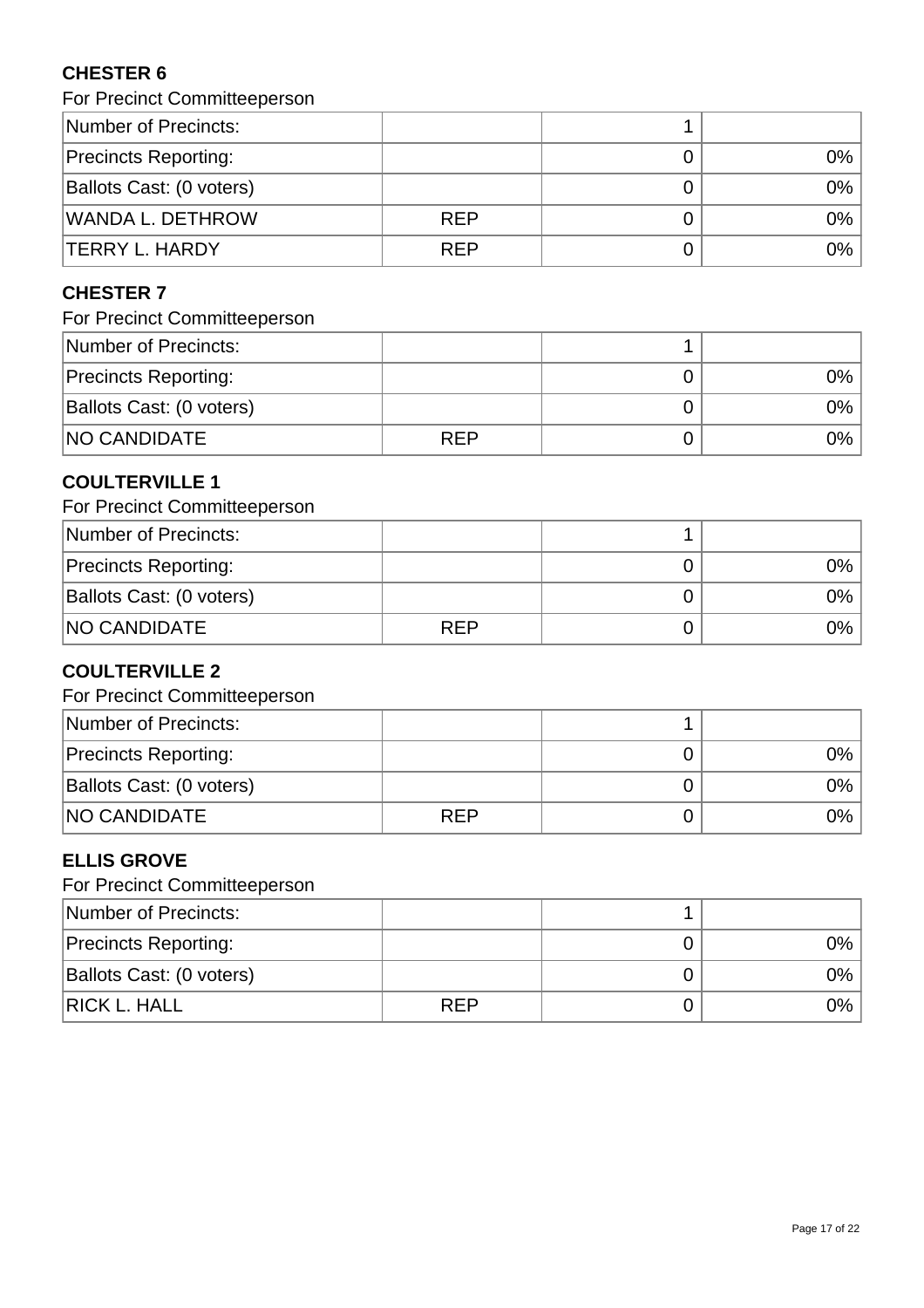# **EVANSVILLE**

| For Precinct Committeeperson |  |  |  |  |
|------------------------------|--|--|--|--|
|------------------------------|--|--|--|--|

| Number of Precincts:        |            |       |
|-----------------------------|------------|-------|
| <b>Precincts Reporting:</b> |            | $2\%$ |
| Ballots Cast: (0 voters)    |            | $9\%$ |
| <b>KENNETH M KEMPFER</b>    | <b>RFP</b> | 9%    |

# **KASKASKIA**

# For Precinct Committeeperson

| Number of Precincts:        |            |      |
|-----------------------------|------------|------|
| <b>Precincts Reporting:</b> |            | 0%   |
| Ballots Cast: (0 voters)    |            | 0% l |
| <b>NO CANDIDATE</b>         | <b>REP</b> | 0% l |

### **PALESTINE**

| For Precinct Committeeperson |            |      |
|------------------------------|------------|------|
| Number of Precincts:         |            |      |
| <b>Precincts Reporting:</b>  |            | 0% l |
| Ballots Cast: (0 voters)     |            | 0% l |
| <b>NO CANDIDATE</b>          | <b>REP</b> | 0% l |

# **PERCY**

# For Precinct Committeeperson

| Number of Precincts:        |            |       |
|-----------------------------|------------|-------|
| <b>Precincts Reporting:</b> |            | $0\%$ |
| Ballots Cast: (0 voters)    |            | $0\%$ |
| <b>ALEX GREEN</b>           | <b>REP</b> | $0\%$ |
| <b>RICHARD TANNER</b>       | <b>REP</b> | $0\%$ |

# **PRAIRIE DU ROCHER**

| Number of Precincts:        |     |      |
|-----------------------------|-----|------|
| <b>Precincts Reporting:</b> |     | 0% l |
| Ballots Cast: (0 voters)    |     | 0% l |
| <b>IMARK WILSON</b>         | RFP | 0% l |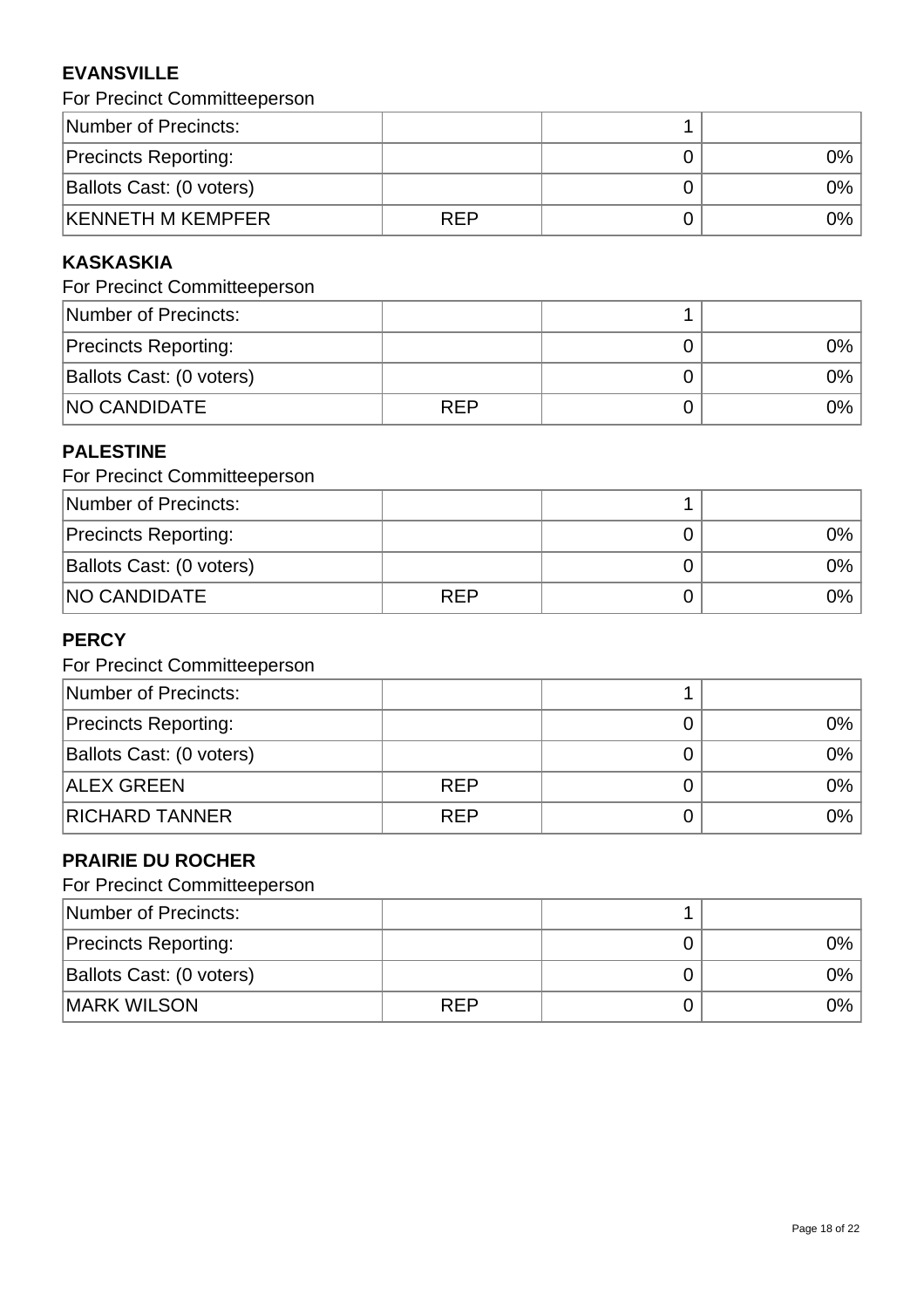# **RED BUD 1**

For Precinct Committeeperson

| Number of Precincts:        |            |      |
|-----------------------------|------------|------|
| <b>Precincts Reporting:</b> |            | 0% l |
| Ballots Cast: (0 voters)    |            | 0% l |
| <b>NO CANDIDATE</b>         | <b>RFP</b> | 0%   |

### **RED BUD 2**

### For Precinct Committeeperson

| Number of Precincts:        |            |      |
|-----------------------------|------------|------|
| <b>Precincts Reporting:</b> |            | 0% l |
| Ballots Cast: (0 voters)    |            | 0% l |
| <b>ROBERT L CARNAHAN</b>    | <b>REP</b> | 0% l |

# **RED BUD 3**

| For Precinct Committeeperson |            |  |      |
|------------------------------|------------|--|------|
| Number of Precincts:         |            |  |      |
| <b>Precincts Reporting:</b>  |            |  | 0% l |
| Ballots Cast: (0 voters)     |            |  | 0% l |
| <b>NO CANDIDATE</b>          | <b>REP</b> |  | 0% l |

# **RED BUD 4**

# For Precinct Committeeperson

| Number of Precincts:        |            |       |
|-----------------------------|------------|-------|
| <b>Precincts Reporting:</b> |            | 9%    |
| Ballots Cast: (0 voters)    |            | 9%    |
| DAVID FRIESS                | <b>RFP</b> | $0\%$ |

### **RED BUD 5**

For Precinct Committeperson

| Number of Precincts:        |            |       |
|-----------------------------|------------|-------|
| <b>Precincts Reporting:</b> |            | $0\%$ |
| Ballots Cast: (0 voters)    |            | 0%    |
| <b>PATRICK MUELLER</b>      | <b>RFP</b> | 9%    |

### **ROCKWOOD**

| Number of Precincts:        |            |      |
|-----------------------------|------------|------|
| <b>Precincts Reporting:</b> |            | 0% l |
| Ballots Cast: (0 voters)    |            | 0% l |
| MICHAEL L. HOELSCHER        | <b>RFP</b> | 0% l |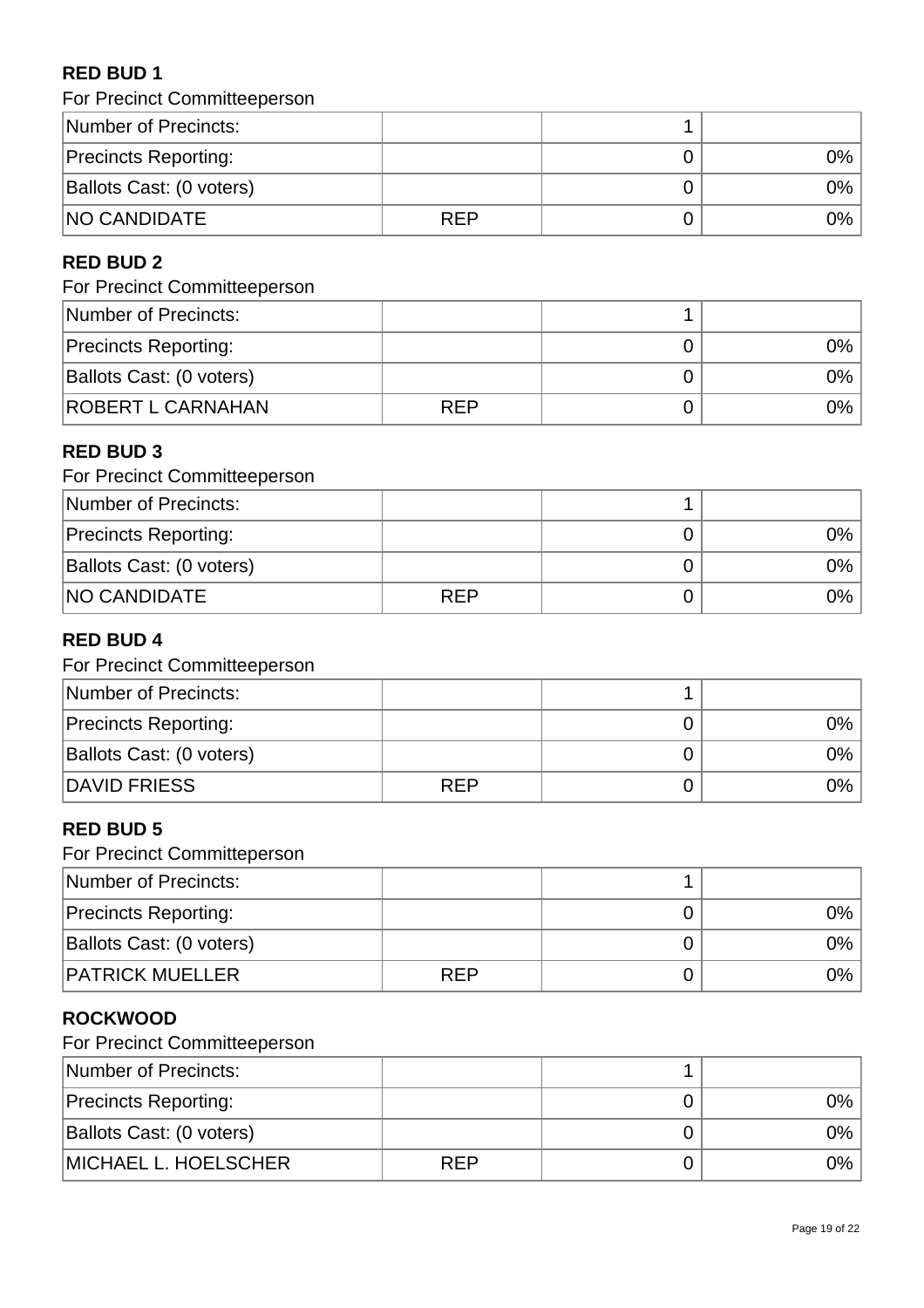# **RUMA**

| For Precinct Committeeperson |            |    |
|------------------------------|------------|----|
| Number of Precincts:         |            |    |
| <b>Precincts Reporting:</b>  |            | 0% |
| Ballots Cast: (0 voters)     |            | 0% |
| <b>NO CANDIDATE</b>          | <b>RFP</b> | 0% |

# **SPARTA 1**

# For Precinct Committeeperson

| Number of Precincts:        |            |      |
|-----------------------------|------------|------|
| <b>Precincts Reporting:</b> |            | 0%   |
| Ballots Cast: (0 voters)    |            | 0% l |
| <b>NO CANDIDATE</b>         | <b>REP</b> | 0% l |

# **SPARTA 2**

| For Precinct Committeeperson |            |  |       |
|------------------------------|------------|--|-------|
| Number of Precincts:         |            |  |       |
| <b>Precincts Reporting:</b>  |            |  | $0\%$ |
| Ballots Cast: (0 voters)     |            |  | $0\%$ |
| <b>NO CANDIDATE</b>          | <b>REP</b> |  | 0%    |

### **SPARTA 3**

# For Precinct Committeeperson

| Number of Precincts:        |            |       |
|-----------------------------|------------|-------|
| <b>Precincts Reporting:</b> |            | 9%    |
| Ballots Cast: (0 voters)    |            | 9%    |
| <b>NO CANDIDATE</b>         | <b>RFP</b> | $0\%$ |

### **SPARTA 4**

For Precinct Committeeperson

| Number of Precincts:        |            |      |
|-----------------------------|------------|------|
| <b>Precincts Reporting:</b> |            | 0% l |
| Ballots Cast: (0 voters)    |            | 0% l |
| JO-NITA R. GORDON           | <b>RFP</b> | 0% l |

# **SPARTA 5**

| Number of Precincts:        |            |      |
|-----------------------------|------------|------|
| <b>Precincts Reporting:</b> |            | 0% l |
| Ballots Cast: (0 voters)    |            | 0%   |
| CLYDE BOYD                  | <b>RFP</b> | 0%   |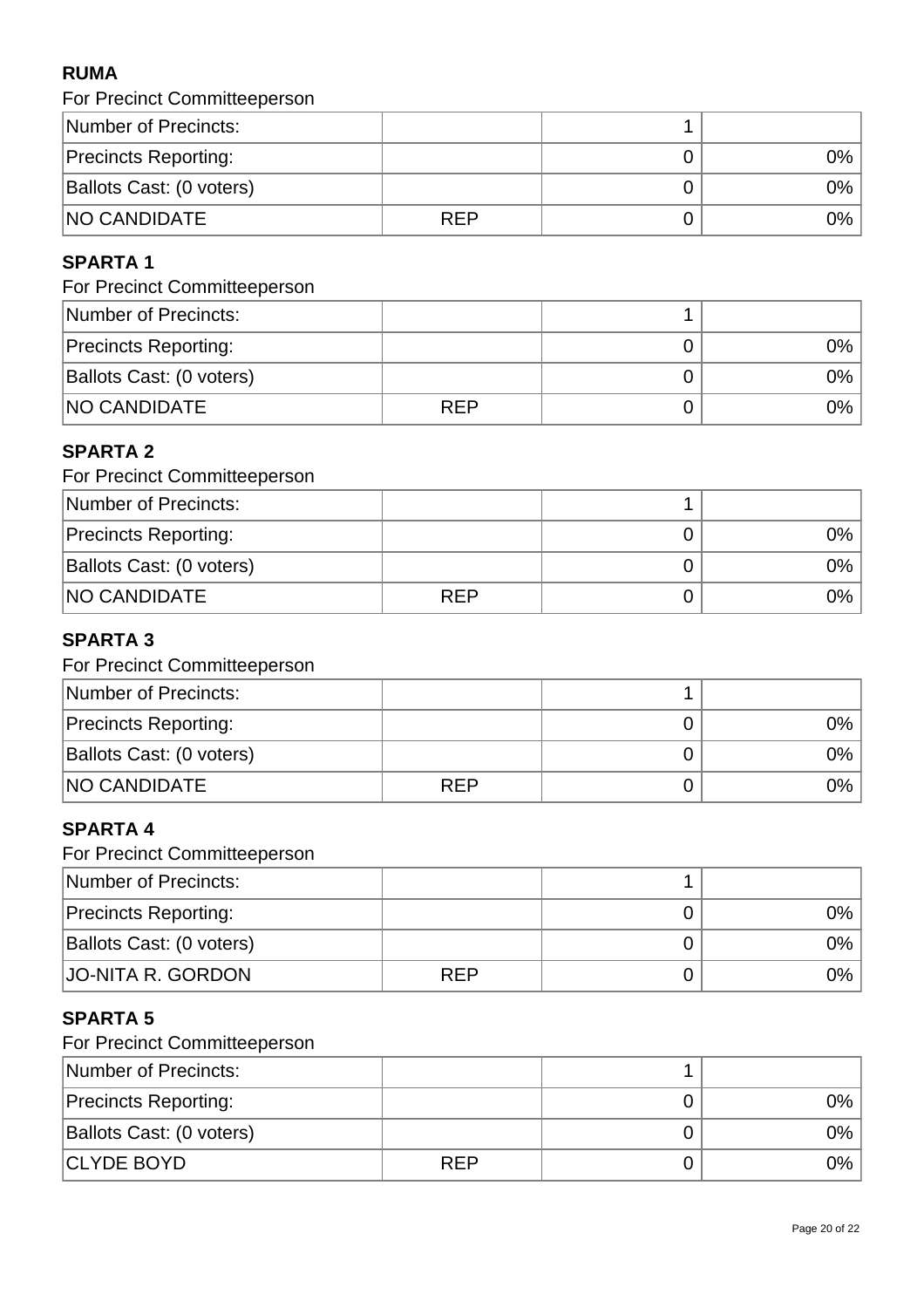# **SPARTA 6**

|  | For Precinct Committeeperson |
|--|------------------------------|
|--|------------------------------|

| Number of Precincts:        |            |    |
|-----------------------------|------------|----|
| <b>Precincts Reporting:</b> |            | 9% |
| Ballots Cast: (0 voters)    |            | 9% |
| MELANIE L. JOHNSON          | <b>RFP</b> | 9% |

# **STEELEVILLE 1**

# For Precinct Committeeperson

| Number of Precincts:        |     |      |
|-----------------------------|-----|------|
| <b>Precincts Reporting:</b> |     | 0% l |
| Ballots Cast: (0 voters)    |     | 0% l |
| <b>NO CANDIDATE</b>         | REP | 0% l |

### **STEELEVILLE 2**

# For Precinct Committeeperson

| Number of Precincts:        |            |    |
|-----------------------------|------------|----|
| <b>Precincts Reporting:</b> |            | 9% |
| Ballots Cast: (0 voters)    |            | 9% |
| DAVID P. HOLDER             | <b>RFP</b> | 9% |

# **STEELEVILLE 3**

### For Precinct Committeeperson

| Number of Precincts:        |            |      |
|-----------------------------|------------|------|
| <b>Precincts Reporting:</b> |            | 0% l |
| Ballots Cast: (0 voters)    |            | 0% l |
| <b>JANE HANNA</b>           | <b>RFP</b> | 0%   |

### **TILDEN**

For Precinct Committeeperson

| Number of Precincts:        |            |      |
|-----------------------------|------------|------|
| <b>Precincts Reporting:</b> |            | 0%   |
| Ballots Cast: (0 voters)    |            | 0% l |
| <b>NO CANDIDATE</b>         | <b>RFP</b> | 0%   |

# **WALSH**

| Number of Precincts:        |            |        |
|-----------------------------|------------|--------|
| <b>Precincts Reporting:</b> |            | 0%     |
| Ballots Cast: (0 voters)    |            | 0%     |
| <b>ROY SCHLUETER</b>        | <b>RFP</b> | $9%$ i |